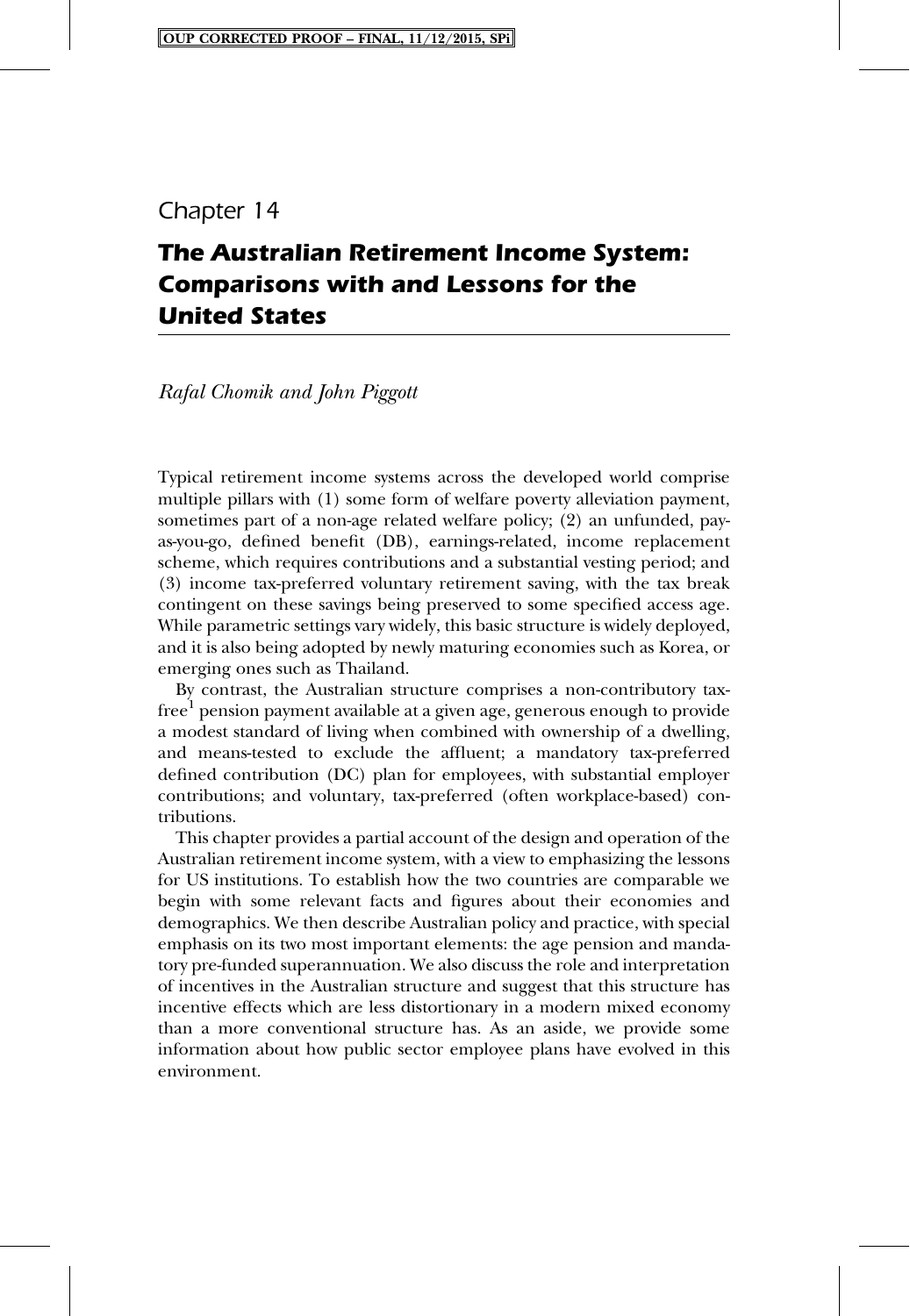# **Australia and the US: Demography and Economy**

Australia and the US are vastly different countries. Australia is a small, open economy with a population of about 23 million people, slightly smaller than Texas (Figure 14.1). The US population is 14 times larger. Adjusted for purchasing power parity, Australia's GDP was \$1 trillion (USD) in 2012,



Figure 14.1 Comparison of population, economy, and government budget *Source*: OECD (2014); IMF (2014).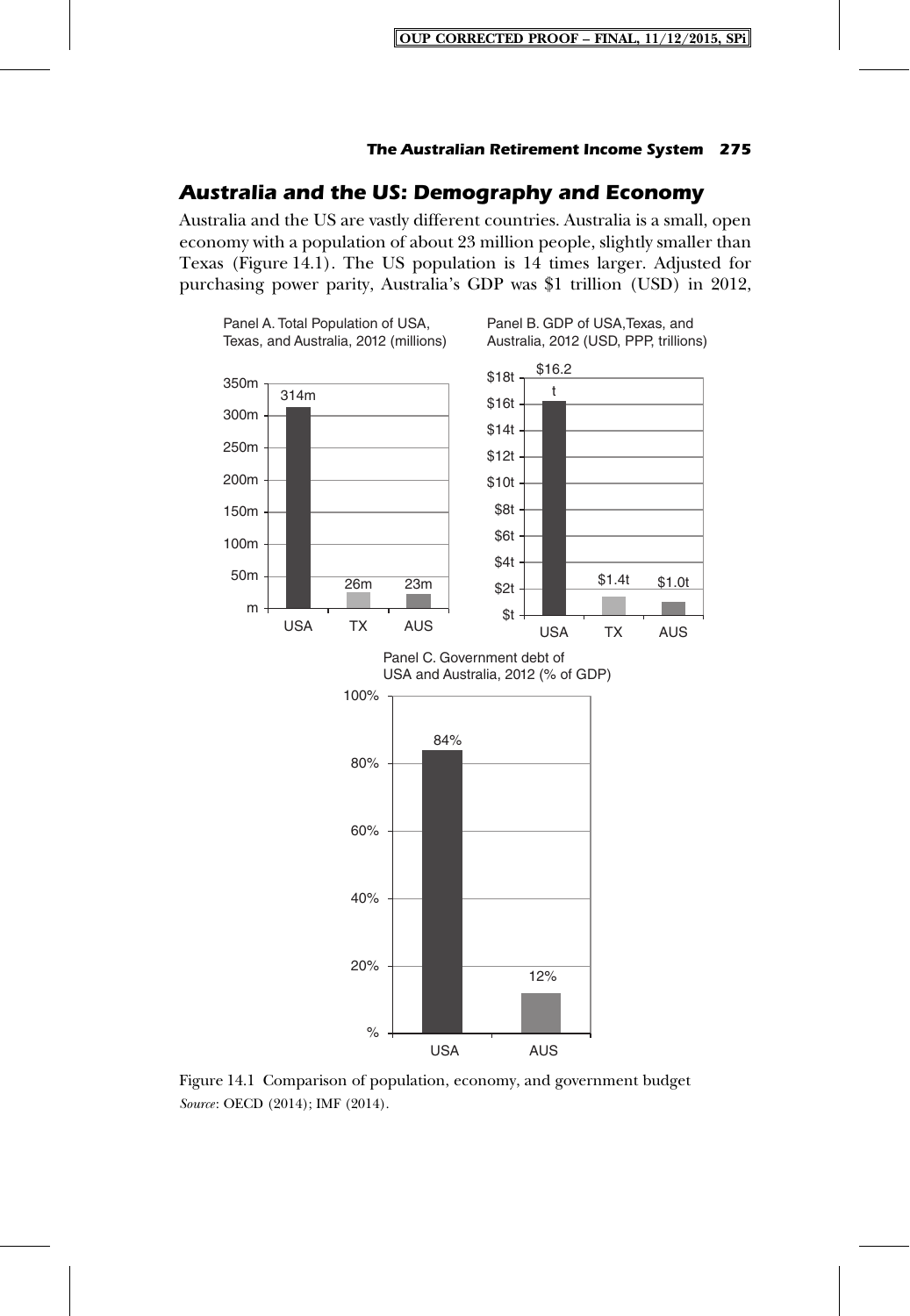just over 6 percent of the US figure. In 2012, net government debt stood at 12 percent of GDP in Australia; the US figure was 84 percent of GDP. The Australian budget deficit was about 3.5 percent of GDP, while the US government budget deficit was about 9.3 percent of GDP.

When we adjust for population size, the countries resemble each other more closely. Average per capita income, adjusted for purchasing power parity, is slightly higher in the US but of the same order, at approximately \$52,000 (USD), compared to Australia's \$44,000. Median incomes are also slightly higher in the US, as is income inequality (Figure 14.2).

In spite of these differences, the fundamentals relevant to retirement provision are reasonably similar. Australia and the US have similar age structures (Figure 4.3). On average, Australians live longer and have fewer children than Americans, but higher migration rates and gentler fertility declines mean Australia's current and projected age structure is similar to that of the US.

# **The Australian Retirement Income System Structure**

A much-used framework for retirement provision posits three 'pillars' of old age support.<sup>2</sup> The first pillar operates as a non-contributory transfer program, which means it can pay benefits to all. $3$  The second pillar offers payments related to pre-retirement labor income, on some mandatory basis—typically, some proportion of wages or salary, paid either by employer, employee, or both. The third pillar comprises voluntary retirement saving. This structure is depicted in Figure 14.4, in which the Australian and US structures are highlighted.<sup>4</sup>

### **The age pension**

The mainstay of Australian government retirement provision is the age pension, first introduced in 1909. This flat rate benefit is potentially available to all, regardless of work history, subject to access age and residency requirements. It operates as a means-tested support payment. It is not tested to target the destitute but rather to exclude the affluent. Almost 80 percent of the age-eligible population receive some age pension payment, and 50 percent receive a full age pension, in sharp contrast to the US means-tested programs (see the later section on Comparative Retirement Outcomes).

Means test withdrawal rates, based on both income and asset tests, were incorporated into the age pension at its inception. Since the late 1960s, they have undergone repeated modification and reform. The means tests are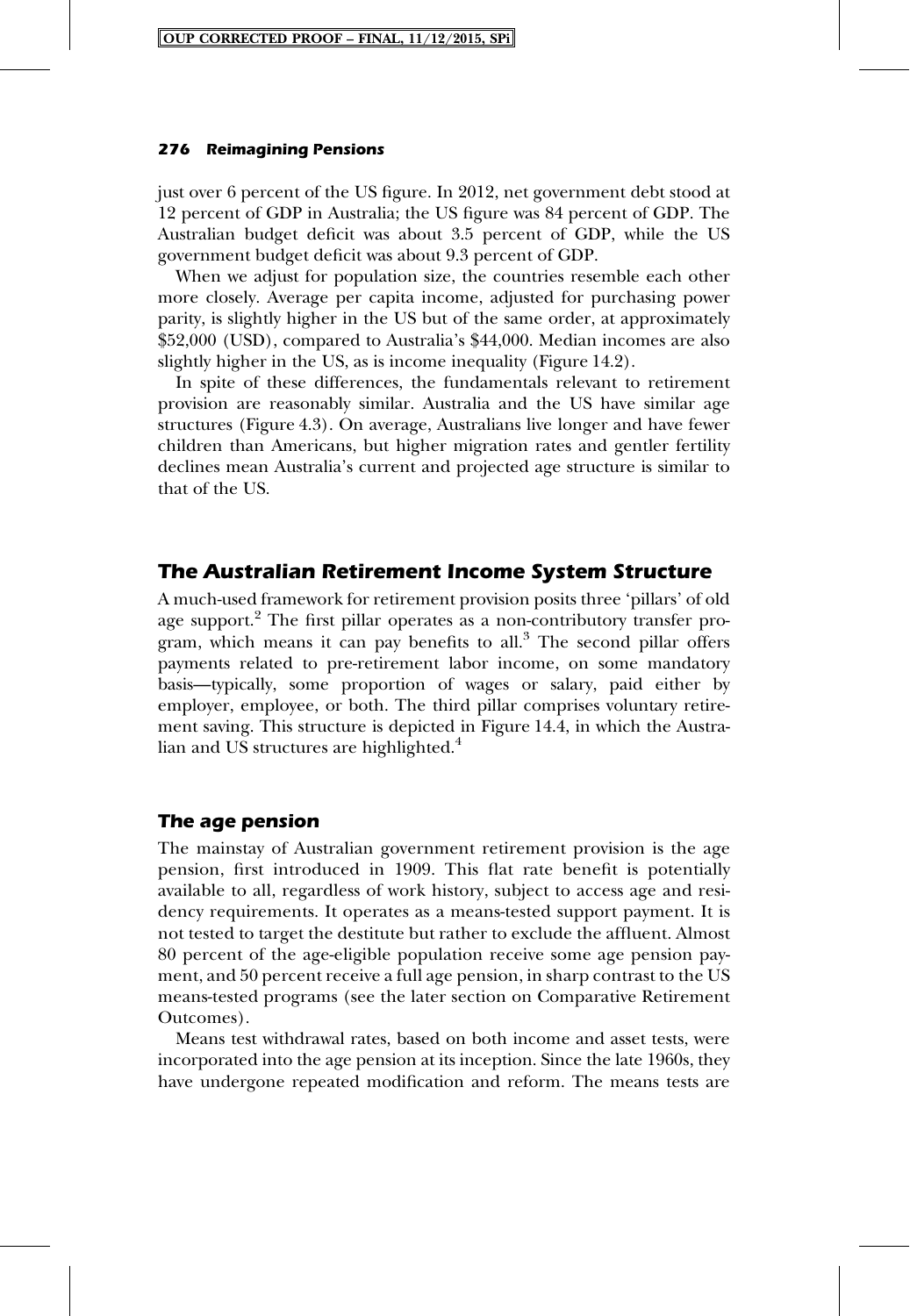

Panel A. GDP per head, 2012 (USD, PPP, thousands)

### **The Australian Retirement Income System 277**

Panel B. Median income, 2010 (USD, PPP, thousands)

Panel C. Disposable income inequality, 2010 (Gini)



Figure 14.2 Comparison of population incomes *Source*: OECD (2014).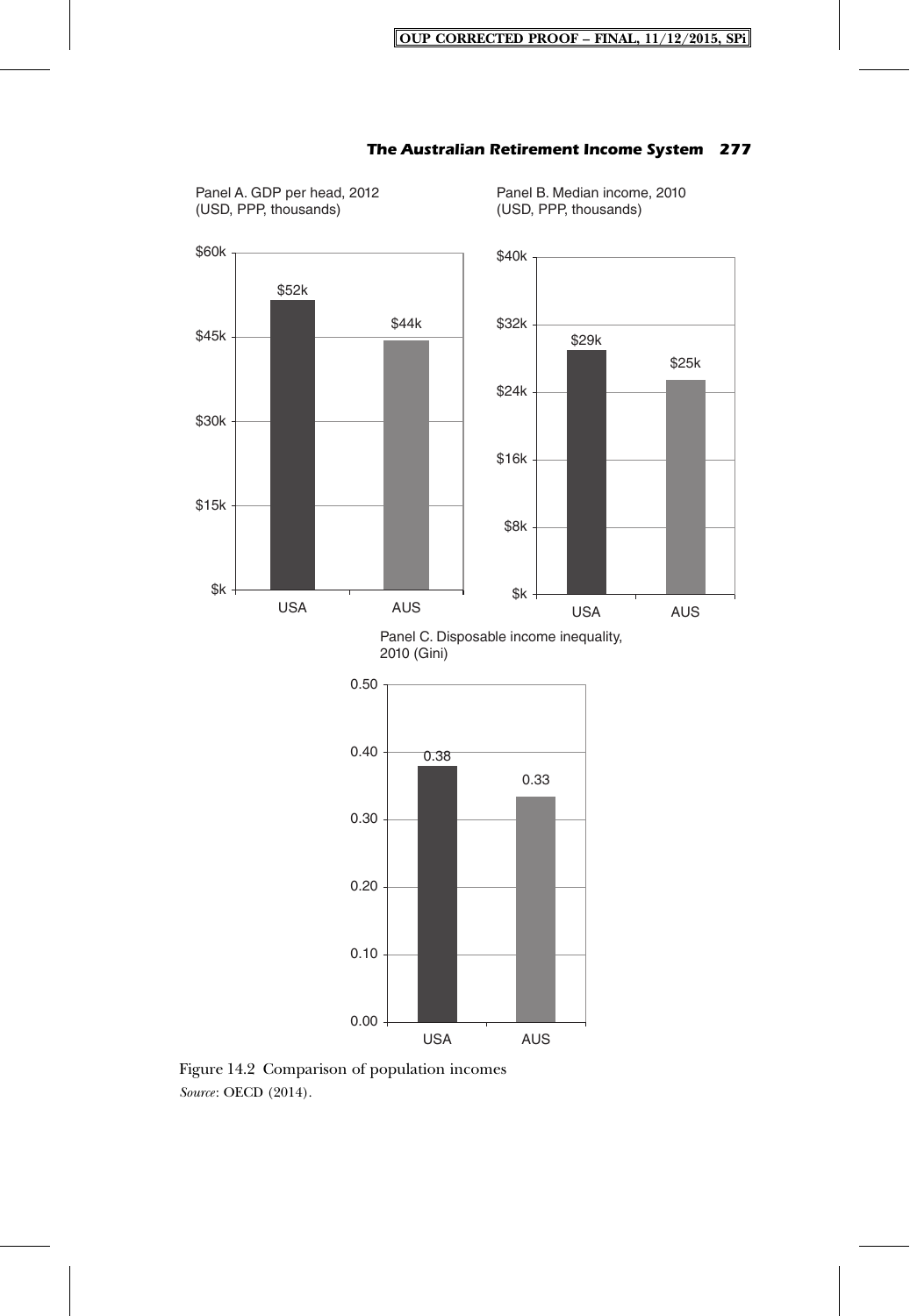### **278 Reimagining Pensions**

Panel A. Life expectancy at age 60 (average years remaining)

Panel B. Total fertility rate (no. of children per woman)



Panel C. Support ratio (age 15–64/65+)



Figure 14.3 Comparison of demography *Source*: UN (2013).

comprehensively defined, although the asset test excludes owner-occupied housing.<sup>5</sup>

Currently, the income taper rate (or benefit reduction rate) is set at 50 percent for income over a certain threshold. The asset taper reduces the age pension amount by \$1.50 (AUD) per fortnight, for every \$1,000 over a threshold that differs by family status and homeownership.

The age pension is financed from general revenue and (including a related disability pension) costs approximately 3.6 percent of GDP (see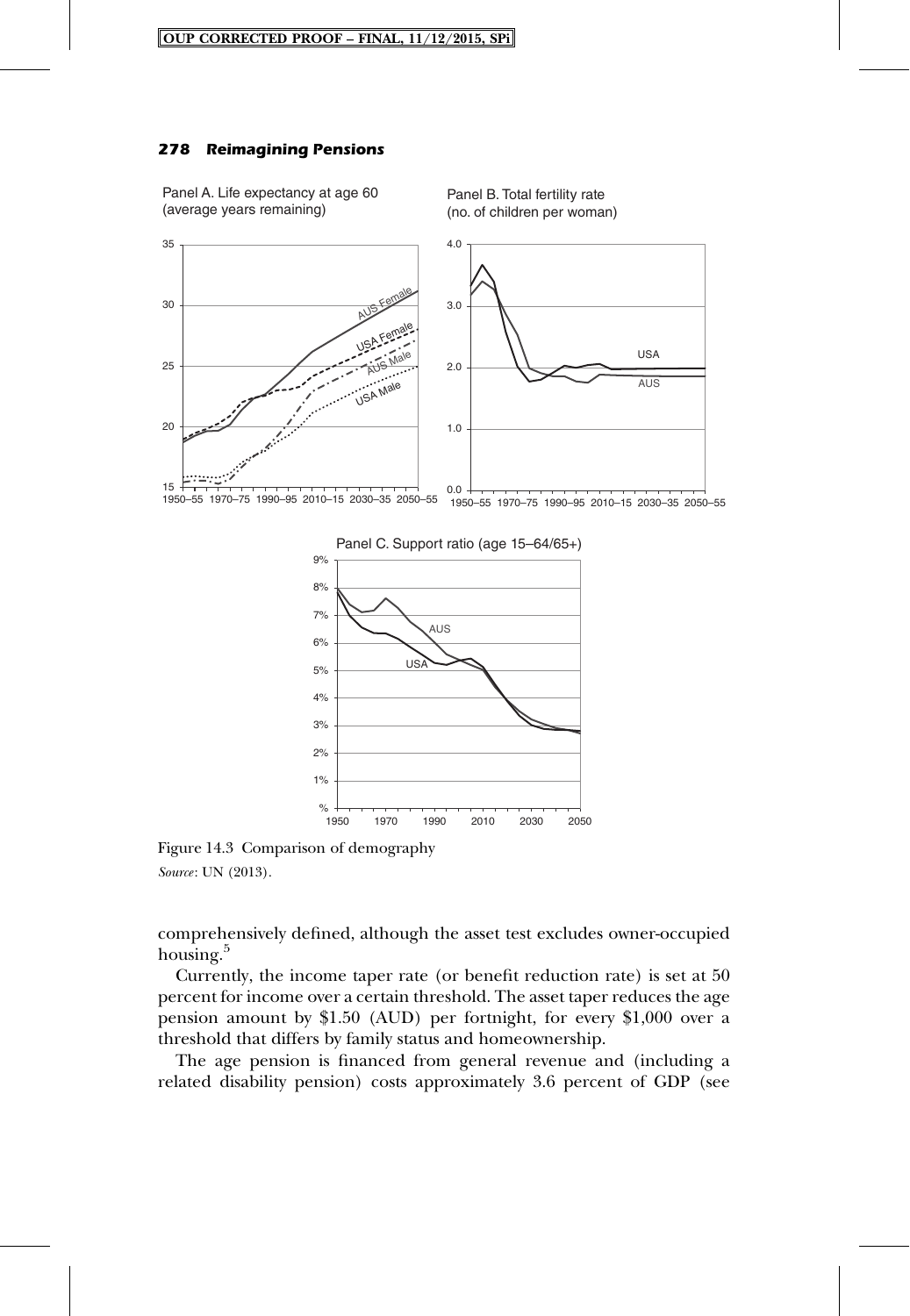

Figure 14.4 Comparison of pension system structure *Source*: Adapted by authors.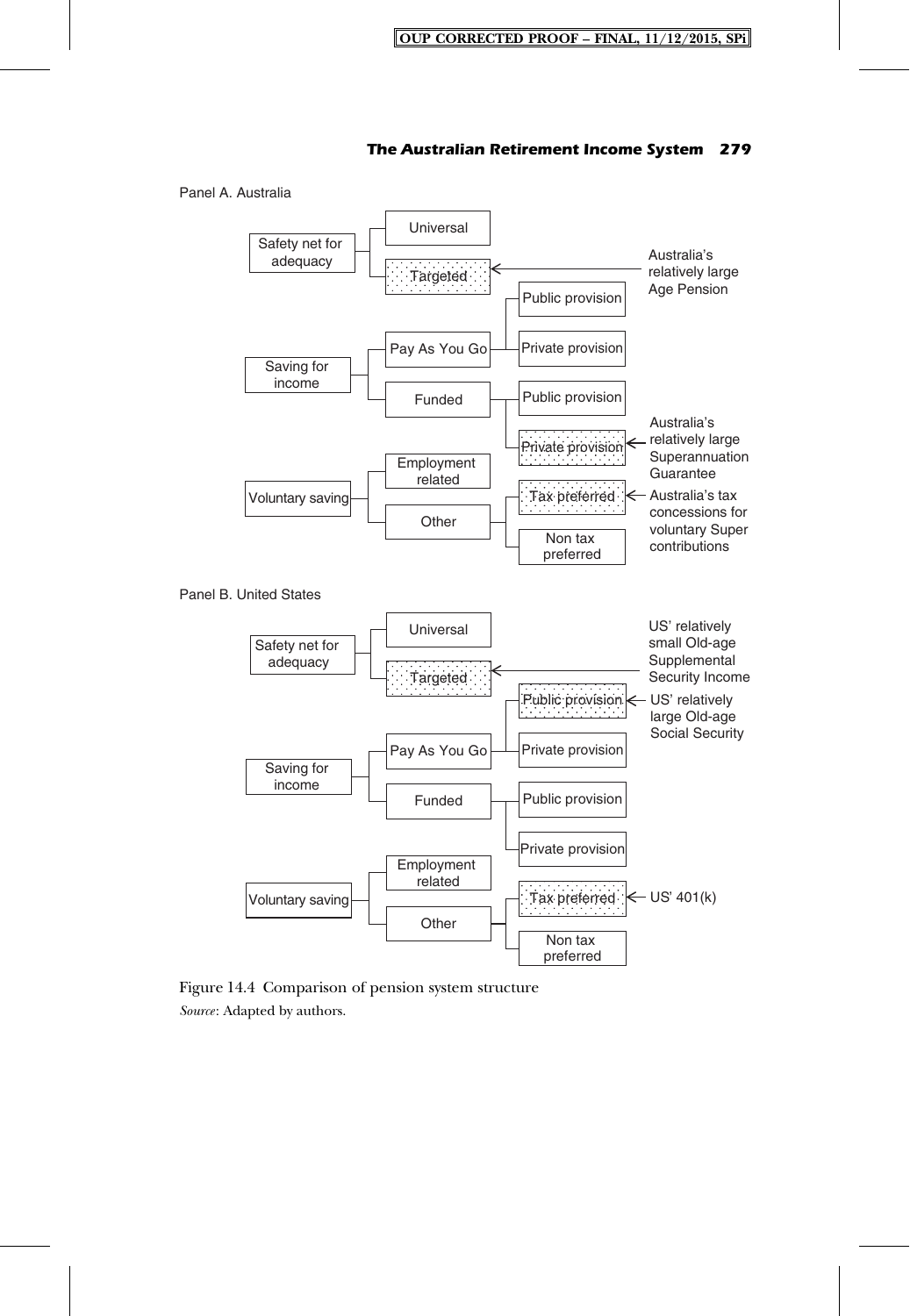section on Comparative Retirement Outcomes). A full age pension benefit is equivalent to 27.7 percent of male average full-time earnings for single pensioners and 41.3 percent for couples. Net replacement rates (the comparison of net income before and after retirement) are relatively high because no income tax is payable on the age pension.<sup>6</sup>

This benefit level is indexed to the greater of the increase in male average earnings, the consumer price index (CPI), and a pension and beneficiary living cost index (PBI).<sup>7</sup> As a result, the age pension keeps up with wages in the rest of the economy, and by implication with standards of living. The eligibility age is currently 65 but will increase to age 67 between 2017 and 2023 (Commonwealth of Australia 2009).<sup>8</sup>

### **Compulsory saving: the Superannuation Guarantee**

Australia also mandates significant employer contributions to DC pension funds, known as Superannuation Funds. This 'Superannuation Guarantee' corresponds to government-based income replacement policies such as US Social Security. While tax-preferred, it does not generate government liabilities.

In essence, the Superannuation Guarantee guarantees only that the employer will contribute 9.25 percent of wages to a superannuation fund of the employee's choice; this rate is set to rise to 12 percent over the next several years. Fees and a fund tax are payable on these contributions, so the net contribution to the account is probably closer to 7 percent, increasing to a little less than 10 percent. Some 90 percent of Australian employees are now covered by the superannuation system, about double the level of coverage seen at the time mandatory arrangements were introduced in the late 1980s (Australian Bureau of Statistics 1999, 2011b).

Employees may choose to have the contributions deposited into an account with a range of investment options, managed by any open fund, although 'choice of fund' is not much exercised. All DC funds offer an investment menu and all must nominate a low-management-cost default, known as *MySuper* (which may be age-based), for those (the large majority) who do not actively engage with their superannuation fund. Many people have also set up and self-manage their own superannuation funds, which must comply with various reporting and auditing requirements overseen by the tax authority.

Benefits from superannuation savings can be accessed as early as age 55, the statutory preservation age, which is rising to 60 for those born after June 1964. The form of retirement benefits is not mandated, and these are often taken as lump sums, although there has been a recent trend toward phased withdrawal type income streams (account-based pensions or annuities). At present, very few lifetime annuities are purchased (Bateman and Piggott 2011b).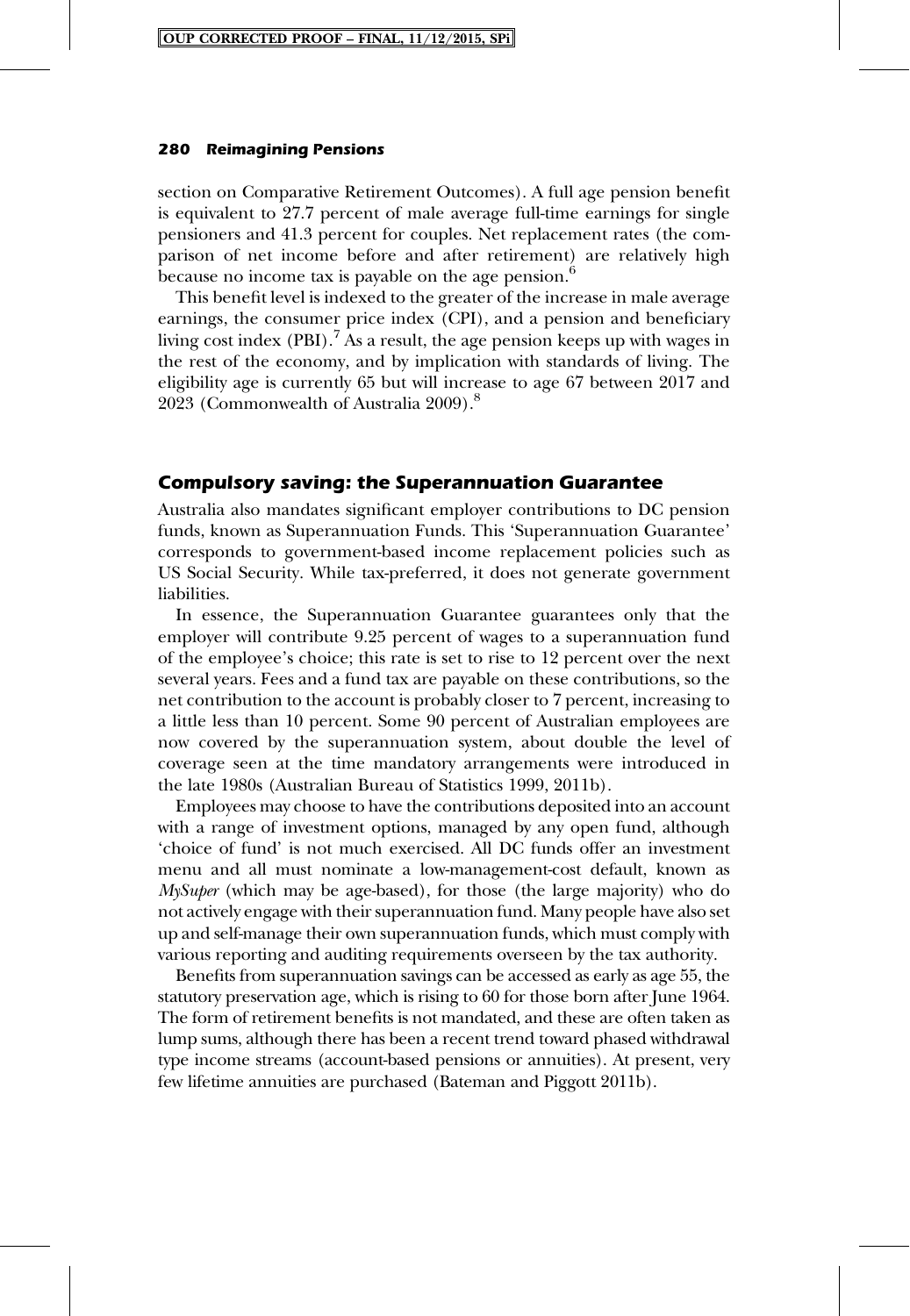#### **The Australian Retirement Income System 281**

The lack of policy structure around drawdowns is seen by many as a major flaw in the Australian policy. The Australian Treasury estimated that a fully mature superannuation guarantee after 40 years' contributions, along with the means-tested age pension, can be expected to deliver a retirement replacement rate of around 90 percent for a worker with median male earnings and 78 percent for a worker with average weekly earnings (Gallagher 2011; see section 4 for OECD analysis and US comparisons). But for these outcomes to be realized, retirement income products must be purchased. In practice, the annuity market is very thin, the product range is limited, and there is little in the way of regulatory structure to support its development. In addition, average accumulation balances at retirement are currently relatively small, around  $$100,000$  (AUD) for women and  $$200,000$  for men in 2011–12 (Clare 2014).<sup>9</sup>

### **How the Superannuation Guarantee was introduced**

A brief history of the Superannuation Guarantee may be of interest from a political economy perspective.<sup>10</sup> Until the 1990s, Australians relied mainly on the age pension for retirement income provision. Tax breaks for voluntary superannuation (the third pillar) were introduced in 1915 and subsequently strengthened in 1936. Nevertheless, preservation and coverage were low. By the mid-1980s, only about one-third of workers in the private sector and fewer than half of all workers were covered by superannuation.

Unlike many other OECD countries, a government-provided earnings- or employment-related retirement income scheme has never been introduced in Australia, despite several attempts to do so. Draft legislation for such a plan was developed in 1939, but the outbreak of war meant that it was never introduced into Parliament. In the 1970s, a government-commissioned report recommended a more or less standard social security plan, but a change of government in 1975 meant the report was never acted upon.

In the early 1980s, an era when centralized wage fixing still existed in Australia, a Labor government found itself committed to maintaining real wages in the face of an economy with significant excess demand and the threat of a wage-price spiral. This was resolved by granting an increase equal to the inflation rate of 6 percent, with half being put into industry-based superannuation funds. Following the introduction of 'Productivity Award Superannuation,' coverage increased markedly. This was particularly true for workers in private sector industries dominated by women, and for casual and part-time workers, such as in the retail industry, where coverage increased from 24 percent in 1986 to 82 percent in 1993 (Australian Bureau of Statistics 1999, 2011a, 2011b).

But a contribution system built into the national wage award structure, which was itself being dismantled, was costly and difficult to enforce. In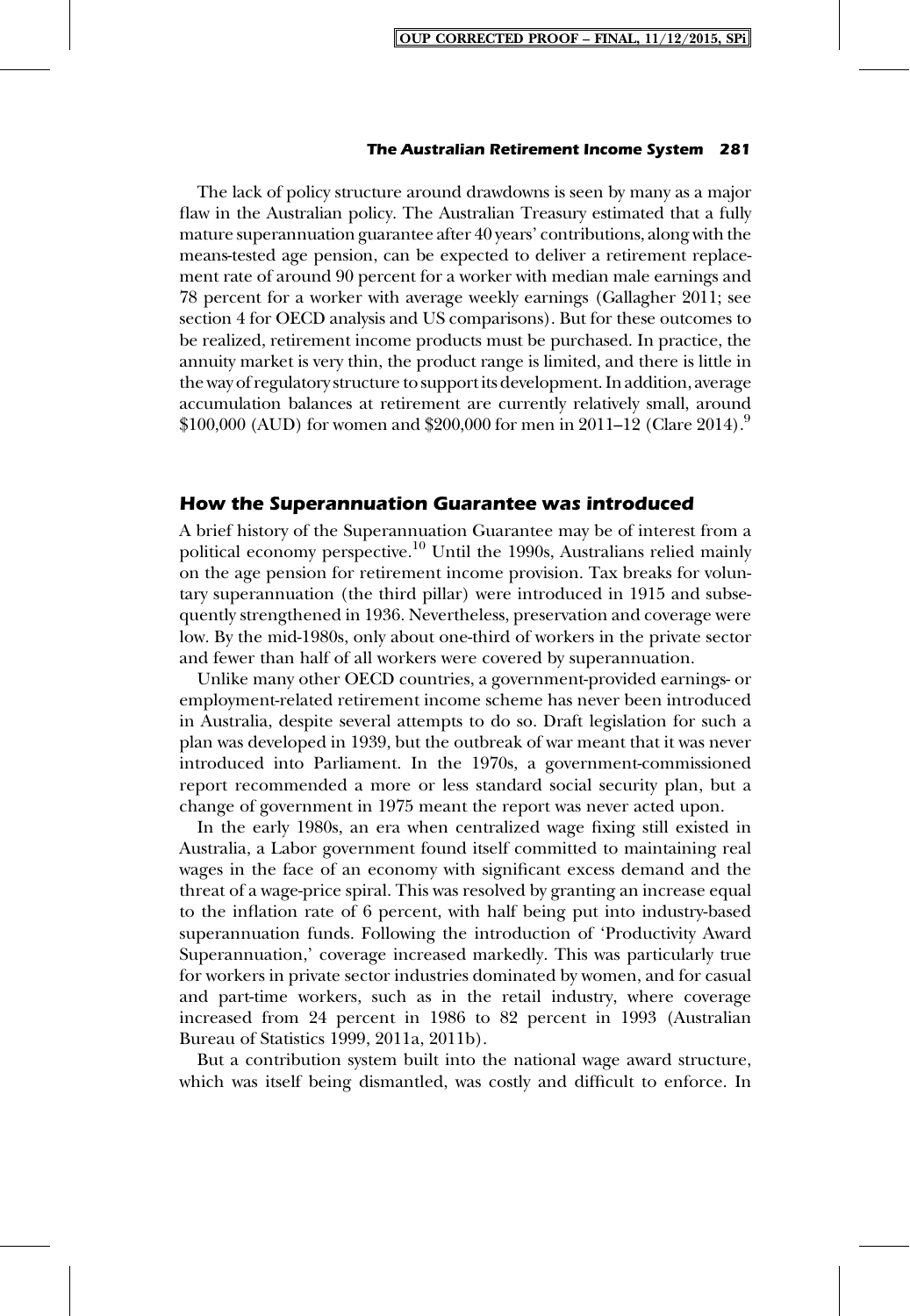1991, an attempt supported by government and the unions to increase contributions by a further 3 percent was rejected by the Australian industrial court. The government response was to introduce legislation that would enshrine what is now known as the Superannuation Guarantee. Starting in 1992, it required employers to make contributions on behalf of their employees into an approved superannuation fund, with contribution rates phased to increase to 9 percent by 2002. In 2012 the government initiated a phased increase in the mandatory contribution rate to 12 percent.

### **Voluntary retirement saving**

The first and second pillars of Australia's retirement income system are supplemented by voluntary long-term savings that include superannuation, property, shares, managed investments, and homeownership. The last is the most important non-superannuation asset for most Australians: net equity in home ownership in 2009/10 was worth 40 percent of household wealth and over 80 percent of retirees are owner-occupiers (mostly with no mortgage) (Australian Bureau of Statistics 2011a).

Voluntary contributions fall under the same policy structures as mandatory contributions. Voluntary contributions from employees or employers result in about one-third of superannuation fund members enjoying contribution rates of over 9 percent of earnings (Australian Bureau of Statistics 2009).

### **Structure and function of the superannuation industry**

The superannuation industry comprises a range of fund categories, ranging from public sector employee funds through 'industry' funds, institutionally close to the union movement, corporate and retail funds, and self-managed superannuation funds (SMSFs). Except for SMSFs, superannuation funds are managed by a board of trustees. Their operations are overseen by the Australian Prudential Regulatory Authority (APRA) which provides prudential oversight for banks, insurance companies, and superannuation funds.

Overall, administration costs and charges have tended to be slightly higher than in the US. This may be because of more complex taxation and other arrangements which have been 'grandfathered' with policy change. High fees may also reflect a lack of competition, given, for example, that the mandatory contributions are made not 'into the account' but 'from the employer,' which generates less cost competition to service providers. On latest available figures, average overall fees are about 0.97 percent of managed assets (Cooper 2010) compared to 0.93 percent in the US (Deloitte 2009).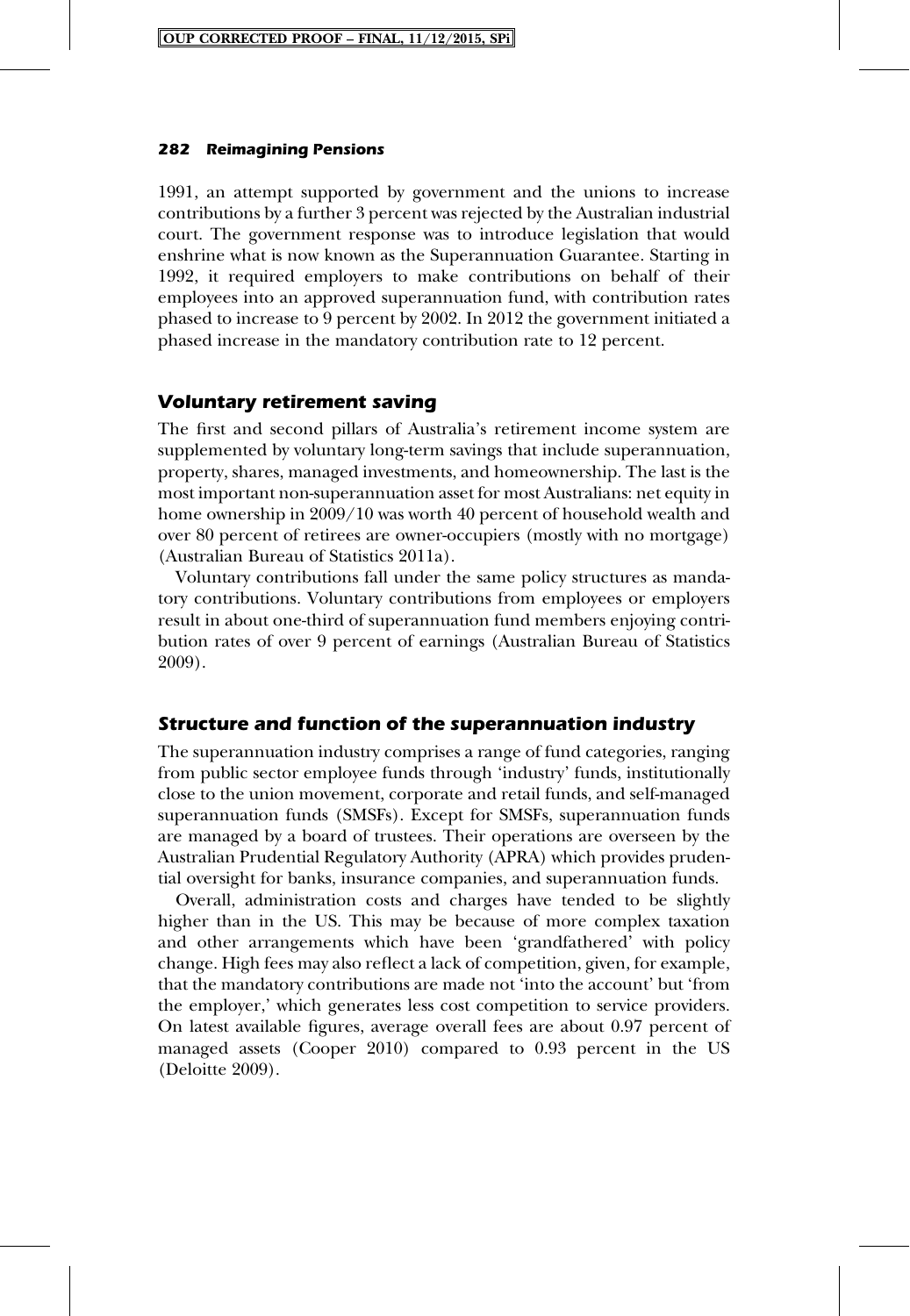### **Comparative Retirement Outcomes**

The structure and parameters of a retirement income system are influential for retirement outcomes for individuals and government budgets, even if causality is difficult to tease out. In the following, we look at the profile of older people in Australia and the US in relation to poverty alleviation and income replacement from pensions and other sources.

As noted above, Australia's first pillar is more prominent than in other countries, and certainly in comparison to the US. While 78 percent of the Australian population age 65 and over relies on the targeted age pension, in the US only 7 percent are eligible to receive old age Supplemental Security Income (SSI; Figure 14.5A). The value of the Australian age pension is also higher: approximately 29 percent of average earnings, compared to 18 percent for the US SSI (Figure 14.5B). Pension eligibility and generosity arrangements are reflected in elderly poverty rates. Based on a poverty line at 40 percent of the population-wide median income, $^{11}$  poverty rates in Australia are significantly lower than in the US—around 5 percent of people aged 65 and older are below the poverty threshold, less than half of the US rate (Figure 14.5C).

Comparing income replacement outcomes is also instructive. While Australian and US workers with average earnings are estimated to pay similar taxes and Social Security contributions, taxes are higher for US pensioners (Figure 14.6A, which shows income tax and social contributions rates for average workers compared with non-working pensioners with pension amounts at the two different levels).

Most of the older US population relies on Social Security for income. Coverage for private pension schemes is about half of the rates seen in Australia where membership is compulsory (Figure 14.6B). So future net replacement rates may be lower for US pensioners. Using mandatory schemes only, the OECD (2013) calculates net replacement rates for hypothetical full-career workers with average earnings to be 68 percent in Australia and 47 percent for those in the US. Replacement rates for those on low incomes are higher, but much more so in Australia, which has a more progressive pension structure (Figure 14.6C).

Older peoples' standards of living depend on a number of factors. For example, homeownership can result in lower reported rates of poverty if rent is imputed in the calculation of income. The level of homeownership is slightly higher in Australia than the US, with 84 percent of people age 65 and over owning their homes, compared to 81 percent in the US (Figure 14.7A). The average older Australian has a greater reliance on capital income (which includes private pensions) than is true for older Americans, who source more of their household income from work (Figure 14.7B). In recent history, the US has had much higher mature age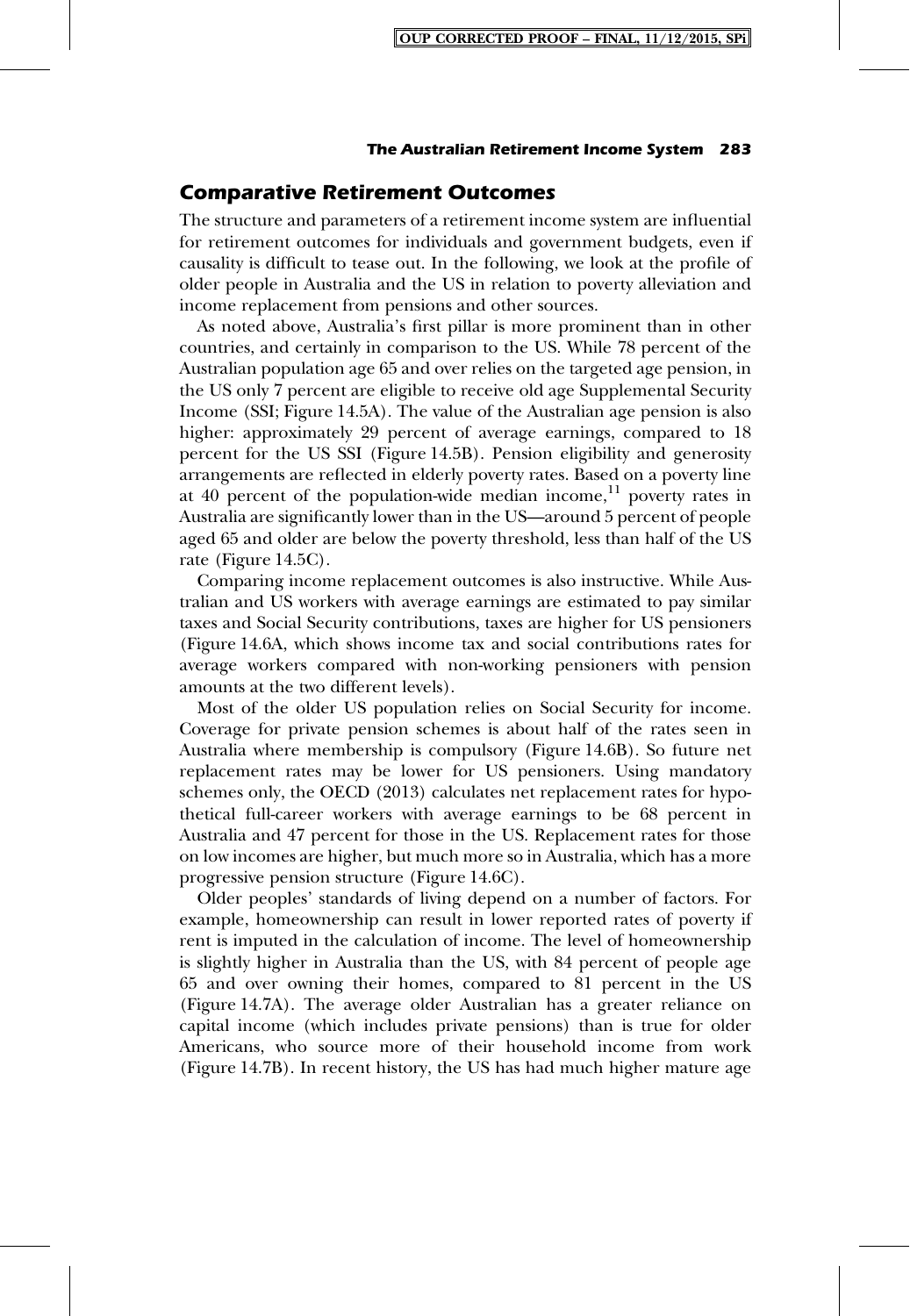### **284 Reimagining Pensions**



Panel B. Value of targeted pension scheme (% of average earnings)







Figure 14.5 Comparison of targeting and poverty

*Note*: More recent comparable data for old age poverty in Australia is unavailable but it is worth noting that the value of the age pension was increased considerably in 2009. *Source*: OECD (2013); LIS (2014).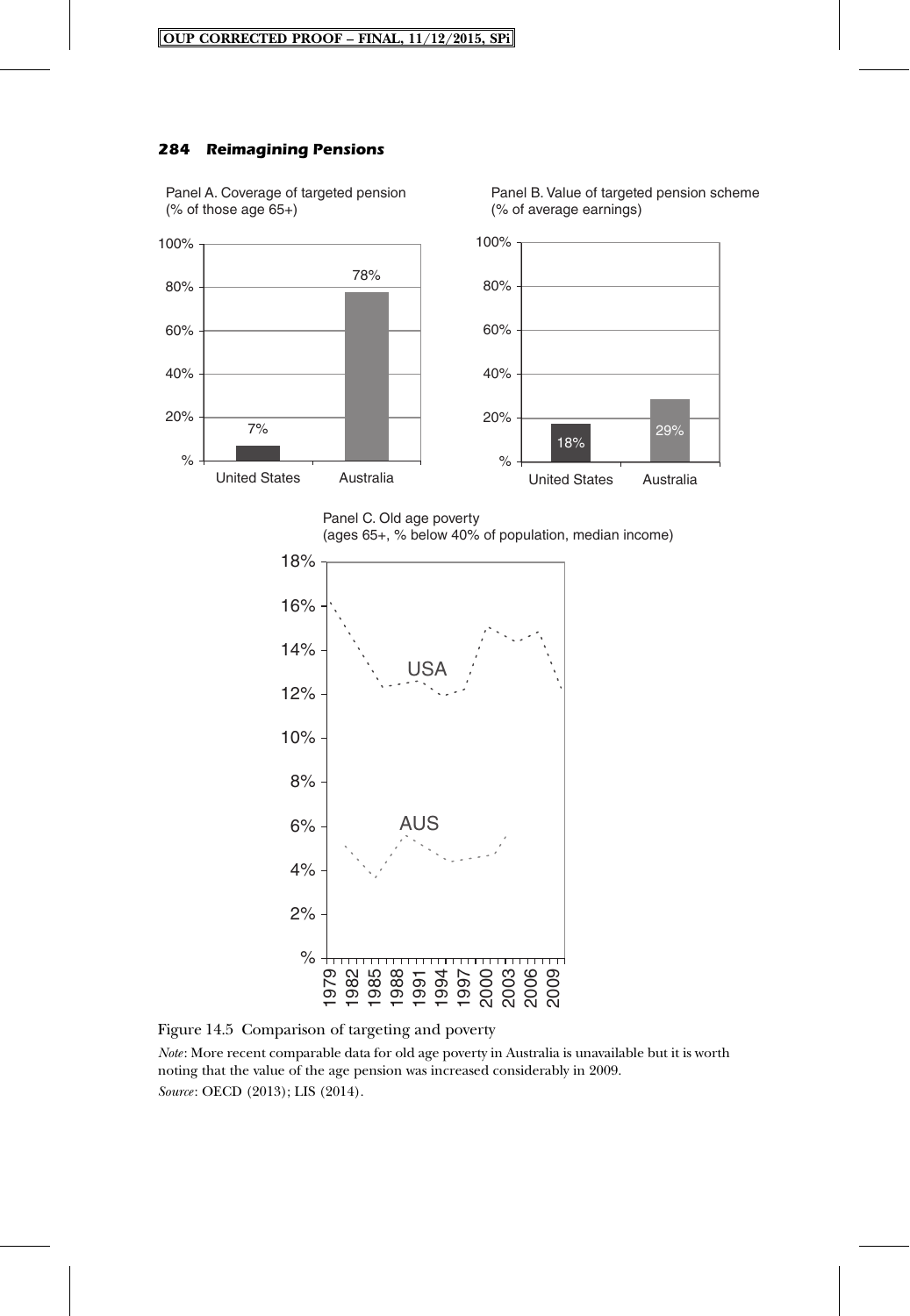

Figure 14.6 Comparison of income replacement

*Note*: AW denotes average wage. GRR denotes gross replacement rate. *Source*: OECD (2013).

labor force participation rates than Australia. Nevertheless, the participation rate in Australia has been increasing at a faster rate than is the case in the US, in part due to increases in the pension access age for Australian women. Australian men between ages 55 and 64 now have higher participation rates than their American equivalents (Figure 14.7C).

A final comparison relates to public expenditure on old age pensions. The cost of age-related public pensions as a proportion of GDP is considerably lower in Australia than the US—3.6 percent versus 4.8 percent of GDP. Official projections from the US Congressional Budget Office and the Australian Treasury suggest that as population aging affects both countries and spending increases, these relative differences will remain. By 2050, fiscal spending is expected to reach 4.9 percent of GDP in Australia and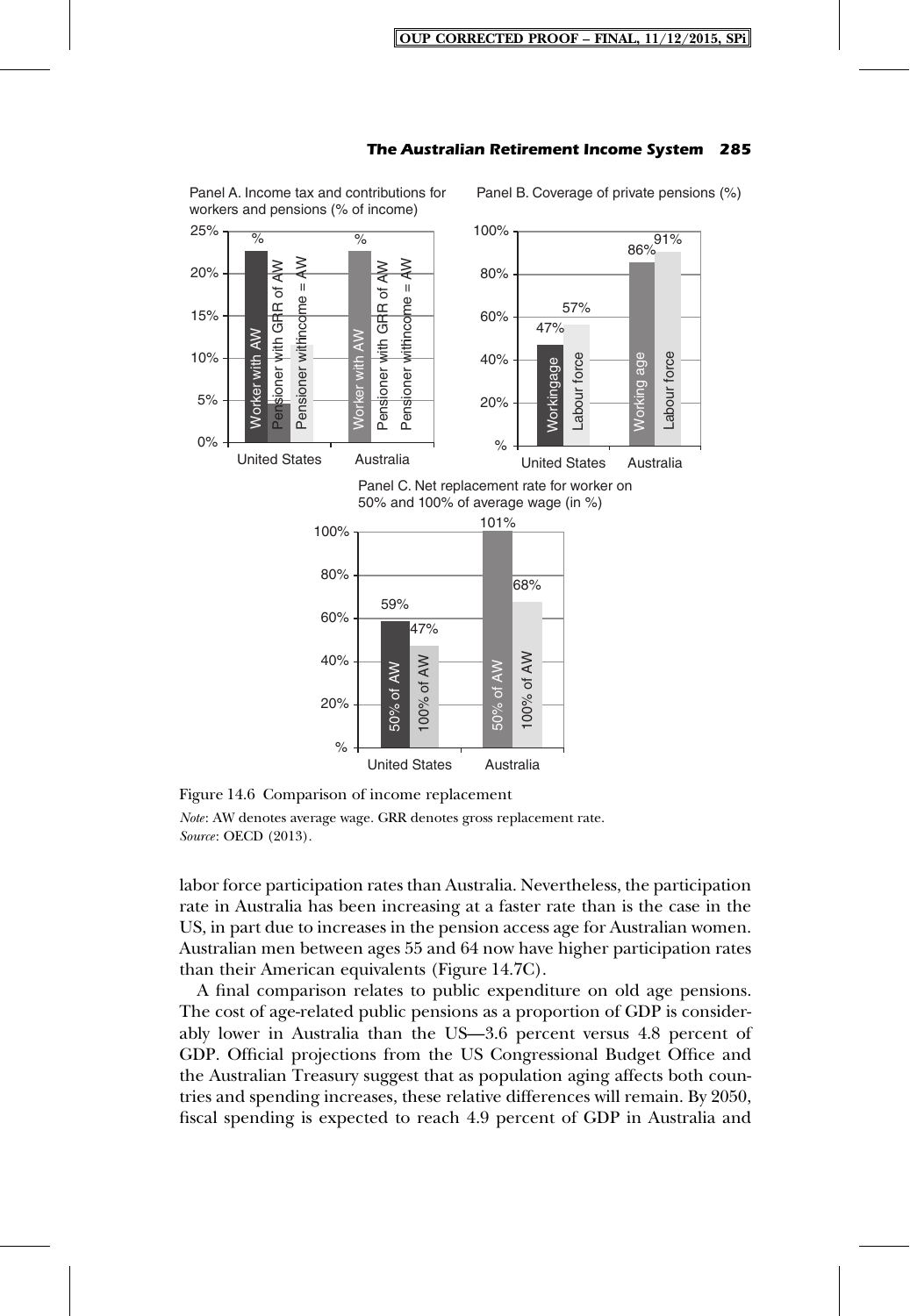### **286 Reimagining Pensions**



Panel C. Labor force participation for ages 55–64, 1966–2012 (%)



Figure 14.7 Comparison of alternate sources of income *Source*: OECD (2013, 2014).

6 percent in the US (Figure 14.8). Much of this difference in public spending comes back to the structural differences between the two retirement income systems. That is, Australia's age pension scheme is much larger and more important than SSI in the US but more modest than US Social Security, while Australia's second pillar is run as a funded DC scheme independent of government.<sup>12</sup>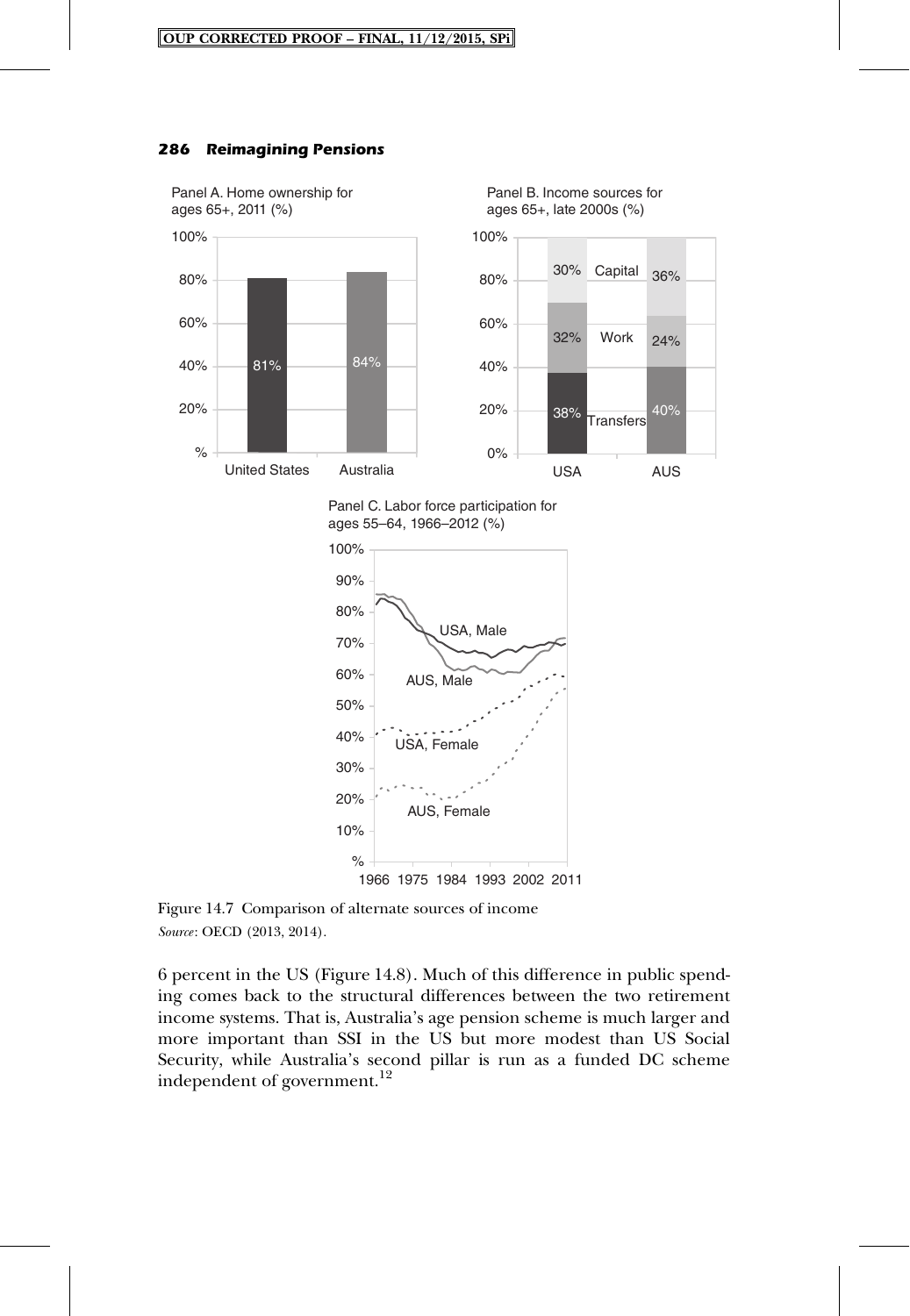



*Source*: Commonwealth of Australia (2010); CBO (2013).

# **Means-Testing and Incentives**<sup>13</sup>

Retirement income transfers have the potential to distort incentives at two different points: when tax to fund the transfer is levied and when the transfer itself is received. Both need to be considered when analyzing the economic efficiency of tax-funded transfers. $14$  In addition to evaluating effective marginal tax rates (EMTRs) of those being taxed to finance transfers and those eligible to receive them, a complete analysis must include dynamic inter-temporal effects. That is, the promise of transfers in retirement can affect labor supply and savings decisions in working life. Greater entitlement to retirement income, whether or not it is targeted, will have an impact on labor supply and savings rates since the same standard of living can be maintained with less work and saving.

So how can an analysis of effective marginal tax rates (EMTRs) help with understanding the incentive effects of targeted retirement income transfers? The most commonly cited examples are the large EMTRs affecting those on the margin of eligibility. For example, the financial incentives created by the retirement income system and related to EMTRs have been shown empirically to have an effect on labor force participation and retirement decisions (Gruber and Wise 1999). Since efficiency costs increase disproportionately with EMTRs, their assessment is an obvious focus for analysis. But EMTRs need to be balanced against other related explicit taxes in the economy.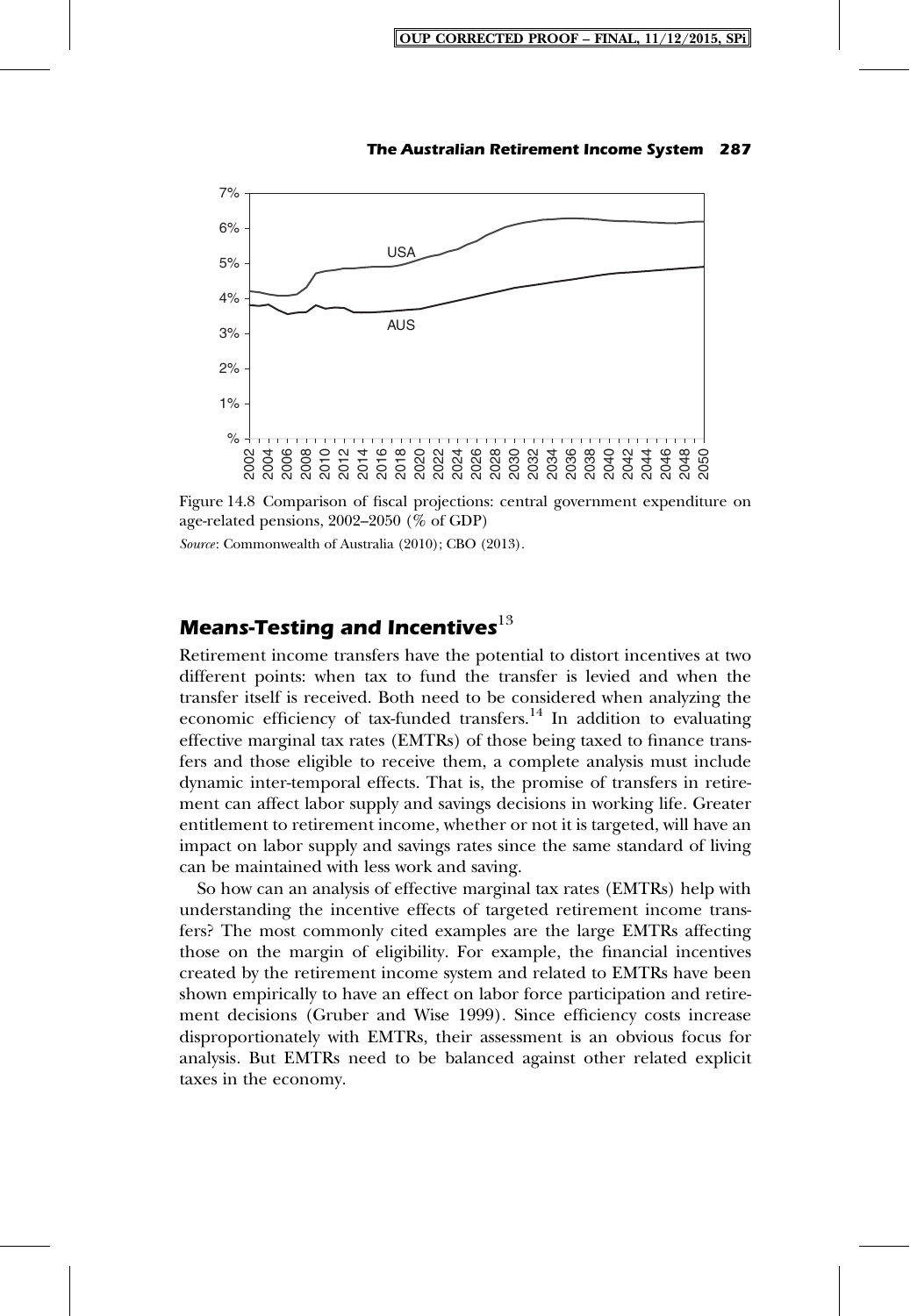To understand the trade-offs between EMTRs, the proportion of the population affected, and other explicit taxes, it is instructive to compare a universal social pension with one that is targeted. The targeted pension will result in high EMTRs for those on the margin of eligibility whose pension is withdrawn but will not affect the wider population in the way that a universal pension will. The proportion of the population that is on the margin of eligibility and the level of their EMTR will depend on the level of benefit, the scope of resources being means-tested, and importantly, the taper rate at which the pension is withdrawn. For example, lower taper rates will mean that a greater proportion of the population is affected but their EMTRs will be lower.<sup>15</sup> Yet having lower taper rates (and EMTRs), or zero taper rates in the case of a universal pension, means that the cost of the program and the resulting revenue requirement requires higher tax rates in the rest of the economy. If the tax burden falls on workers who already pay high taxes, then the lower EMTR for those receiving transfers may be outweighed by high marginal tax rates on employment. Efficiency will therefore depend on an appropriate trade-off between EMTRs of targeted schemes and the tax burden of alternative programs.

Over recent decades, the analysis of means testing has received a boost from new analytical literature on optimal taxation. Since the 1980s, the received wisdom has been that it is inefficient to tax capital since it distorts saving and investment decisions (e.g. see Judd 1985). But more recently this outcome has been challenged. In particular, the advantages of leaving capital income untaxed may not materialize if markets are incomplete or there are liquidity constraints; for example, losses from taxing capital must be weighed against the losses suffered by constrained individuals from taxing labor *instead* of capital.

Erosa and Gervais (2002) show that it may be optimal to impose a positive tax on capital income. This is because an individual's optimal consumptionwork plan can vary over the life cycle, and governments pursuing economic efficiency as a goal would therefore want to make use of age-based consumption and labor income tax rates. If these are not available, then capital taxes may be efficient. In a well-known paper, Conesa et al. (2009) use an OLG model to estimate optimal capital and labor income tax rates in the US. The model assumes that individuals face permanent productivity differences and uninsurable idiosyncratic income shocks, which the authors conclude leads to an optimal capital income tax rate of 36 percent. Since true age-based consumption and labor income tax rates are politically impractical, the positive capital income tax rate acts as a second-best solution.

In the present context, however, the most important implication of this research is that means-testing now can be rationalized on economic efficiency grounds. That is, a retirement income transfer with a means test on capital income or assets can act as a tax on capital. In fact, such a means test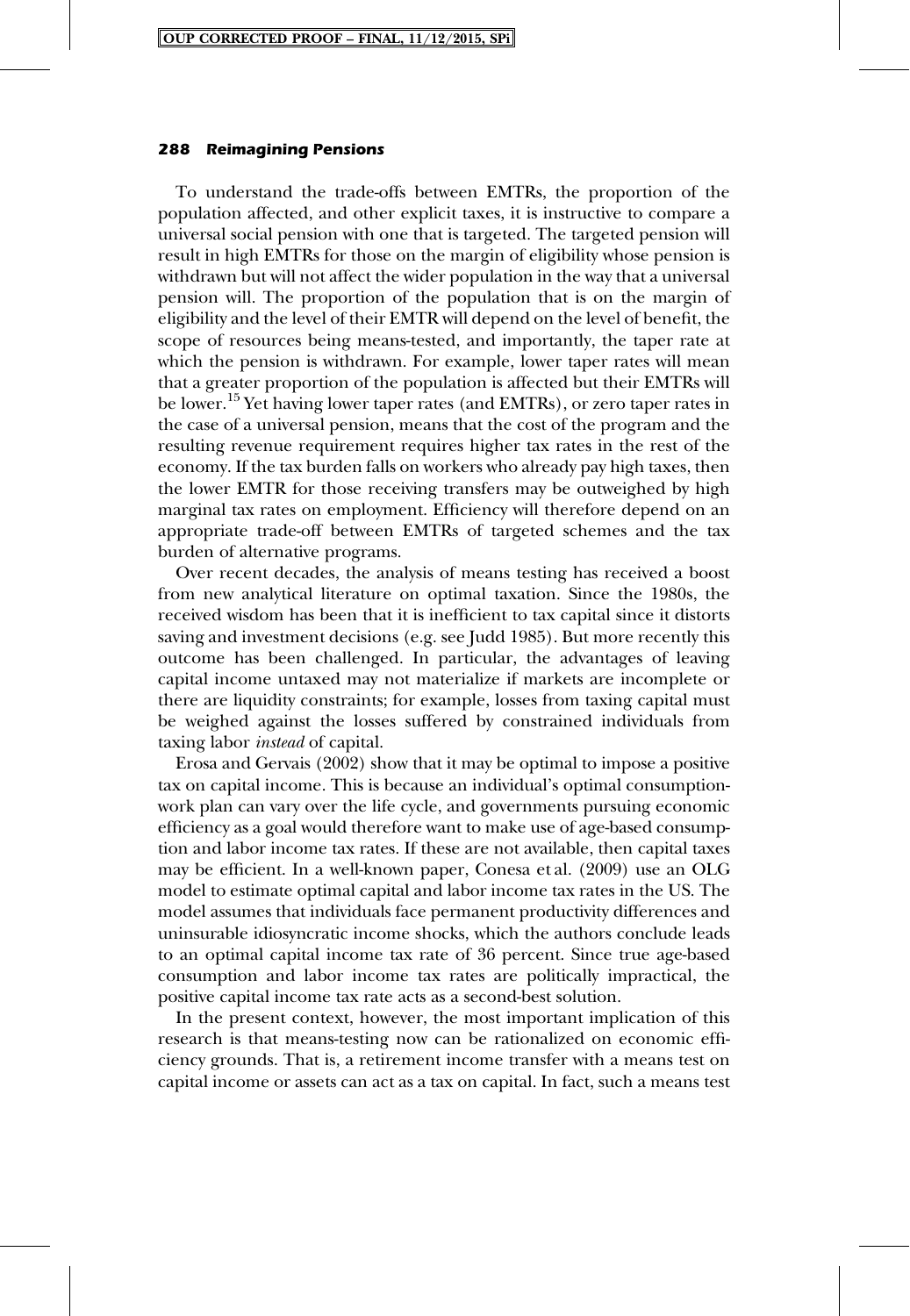#### **The Australian Retirement Income System 289**

is better targeted than a standard capital income tax since it is effectively an age-based tax, directly addressing the complementarity between retirement saving and retirement leisure.

So far as we are aware, no country has drawn on the age-based tax literature (e.g. Alvarez et al. 1992; Erosa and Gervais 2002) to inform the construction of means test withdrawal rates. Indeed, there are variations of taper that could be investigated, including rates that depend on the value of assets and age of benefit recipients. The literature itself is deficient in this field. To take just one example, to the authors' knowledge, no study has investigated economic effects of non-linear taper rates.

Some research suggests that economic efficiency is better served by withdrawal rates which are quite significant. An early study by Sefton et al. (2008), focused on the UK pension system, suggested a 'desirable' withdrawal rate of about 40 percent. Kumru and Piggott (2010), using an overlapping generations model incorporating liquidity constraints and stochastic wages, found efficiency improvements from even higher taper rates. These findings contrast with the partial equilibrium analysis of high taper rates examined in isolation from interactions with the economy as a whole and its taxation system, which typically suggest that lower taper rates are welfare-improving. Hence the research agenda is lengthy.

# **Compulsory Participation?**

Mandatory retirement saving can be justified by appeal to economic efficiency on two grounds. First, if retirement transfers are to be provided to less well-off households in retirement, then some form of mandatory saving will offset free-riding behavior induced by the transfer (Hayek 1960). Second, there is much evidence that people under-save for retirement, relative to what would be predicted by a standard life cycle model as optimal. Behavioral economics and finance attribute departures from this benchmark not only to lack of competence, but to inertia, confusion, short-termism, and lack of self-control (Mitchell and Utkus 2003). In such circumstances, mandating contributions can be seen as efficiency-improving.<sup>16</sup> Mandatory contributions were successfully implemented in Australia in part because no mandatory contributory pension plan had been previously in place. Where a contributory earnings-related social security system already operates, mandating savings is a more problematic option.

In many countries, enrollment in an earnings-related pension offered by an employer is not mandatory, which affects coverage. An international comparison of private pension coverage shows that countries with voluntary enrollment into private pensions have consistently lower levels of participation (Figure 14.9A).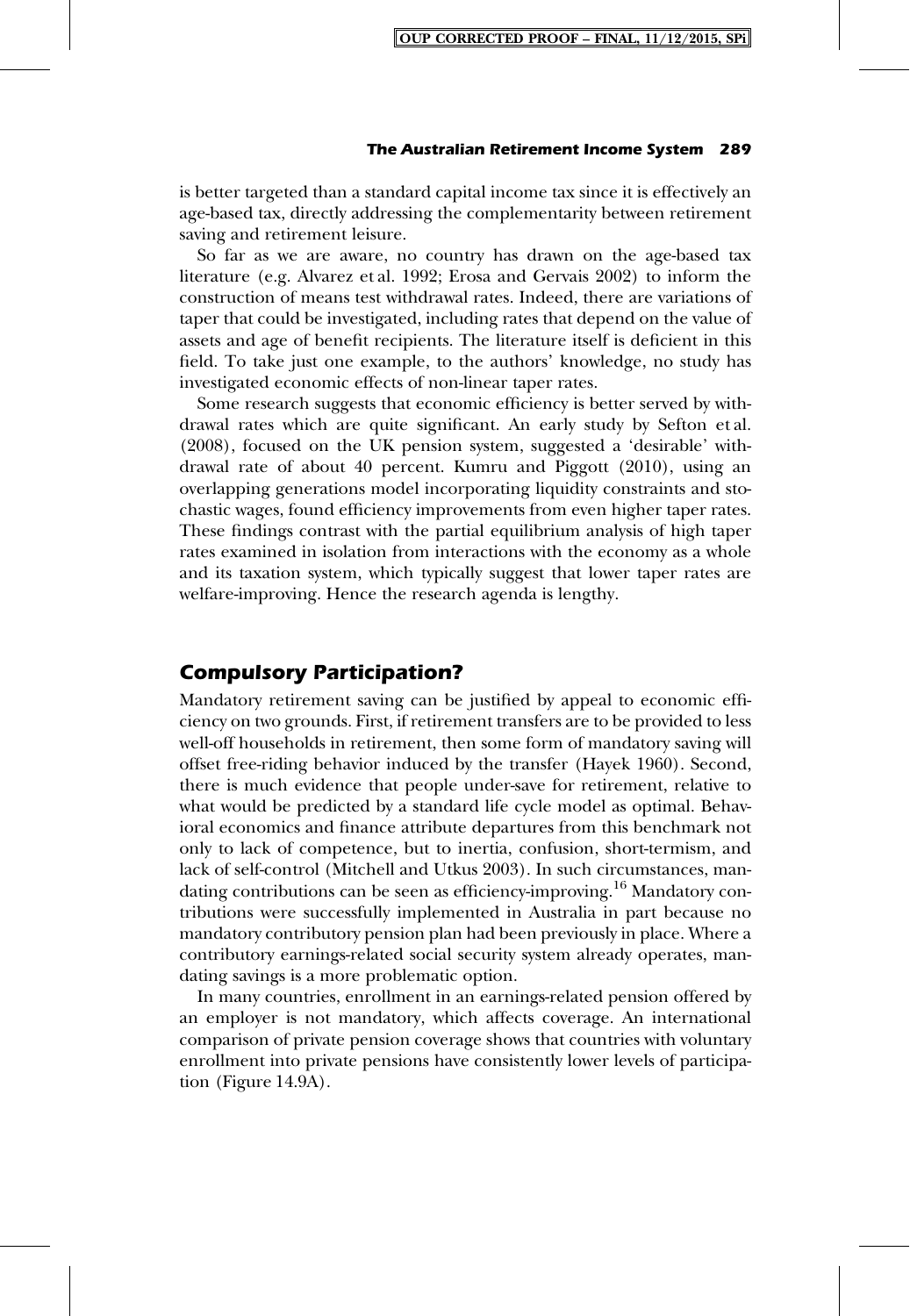Panel A. Proportion of working age population

### **290 Reimagining Pensions**



Figure 14.9 Comparison of coverage rates of private pensions *Note*: The UK introduced automatic enrolment after the data for 9A was collected; 9B data may over-estimate rates given focus on larger plans/employers.

*Source*: UN (2013); Benartzi and Thaler (2013).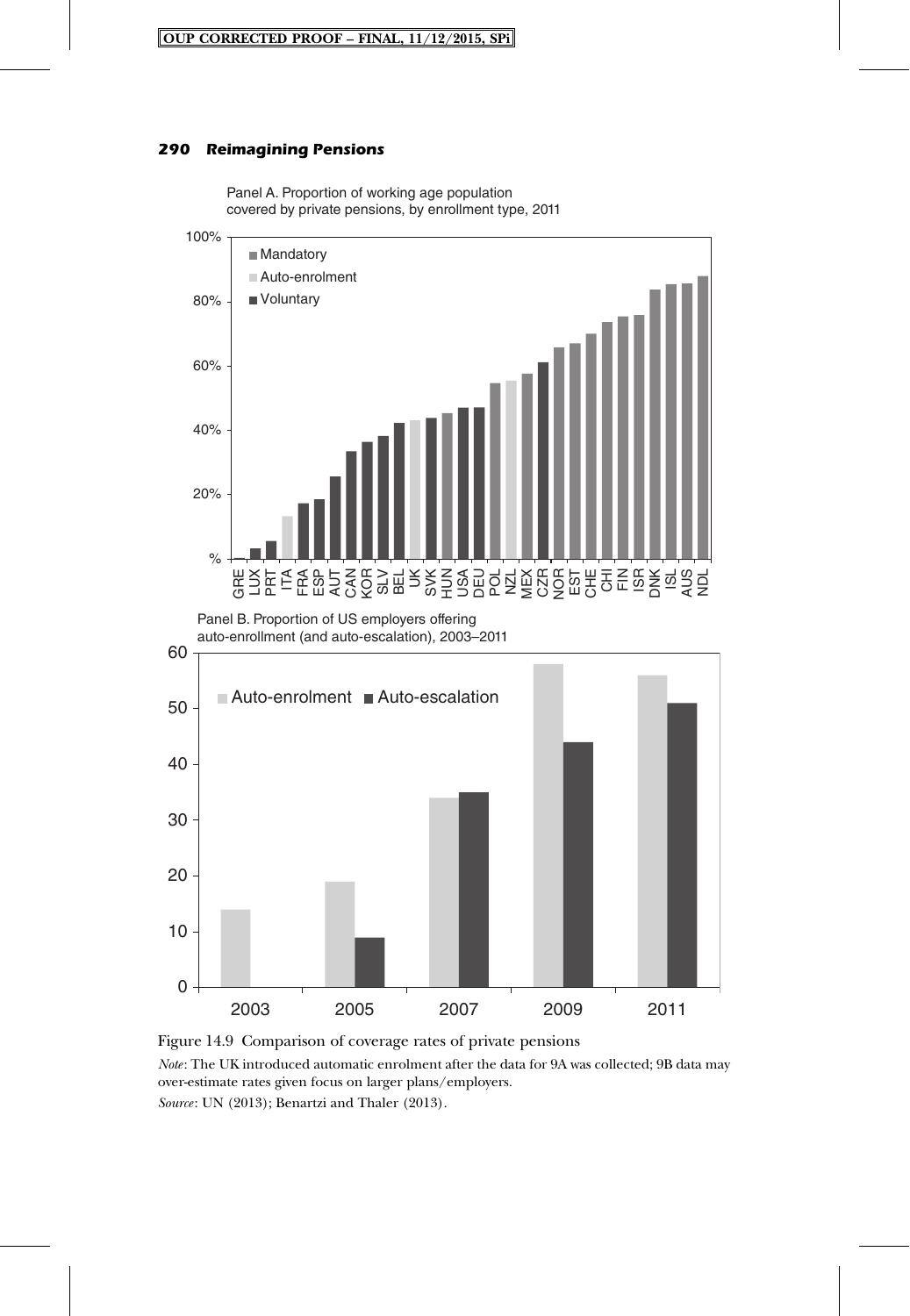#### **The Australian Retirement Income System 291**

In place of mandating savings, policymakers are increasingly seeking to use inertia and procrastination by developing defaults related to enrollment and other choice parameters. Some countries such as New Zealand have found success in auto-enrollment, where a new employee is automatically enrolled to contribute to a private pension unless they actively opt out. In the UK, auto-enrollment for occupational pensions was proposed in 2008 and recently implemented. Johnson et al. (2010) submitted a further series of recommendations aimed at making auto-enrollment work in the UK, including changes to eligibility thresholds, portability, and flexibility around re-enrollment. There have also been recent calls in the UK to introduce auto-escalation policies, where the rate of contribution increases over time or is contingent on a future pay rise.

Some employers in the US are also beginning to use such strategies (Figure 14.9B). These have been shown to work well in the US setting. Madrian and Shea  $(2001)$  found that  $401(k)$  enrollment was significantly higher under auto-enrollment and that defaults related to contribution rates and investment mix had a substantial influence on changing saving patterns.

Defaults in Australia focus on fund and portfolio choice. A 2010 review of the Superannuation Guarantee recommended that each fund develop a default investment portfolio (Cooper 2010). This recommendation was made in the context of compulsory enrollment for all employees, and a minimum contribution as a percentage of wages.

Table 14.1 shows how a range of countries position policy with regard to choice, within a context where membership of a DC plan is either mandatory or effectively so. Minimum contributions are therefore also mandatory. However, there is considerable variation in the extent of suggestion and persuasion with regard to fund allocation, choice of provider, and benefit. Interestingly, none of these countries promotes taking advice through default settings.

Defaults are now seen as a policy instrument. But because individual circumstances vary so much, standard defaults can be crude and sometimes miscalibrated. In principle, the Australian model allows defaults to be determined on an individual basis, taking wealth, salary, age, and other information held by the pension fund into account, although in practice only age is taken into account within a fund's default settings. Autoenrollment, auto-investment, auto-escalation of contributions, and autoannuitization, are all possible settings that should be considered when designing and evaluating a well-structured DC pension plan. For the private sector, these are also important human resource management strategies (Mercer 2013).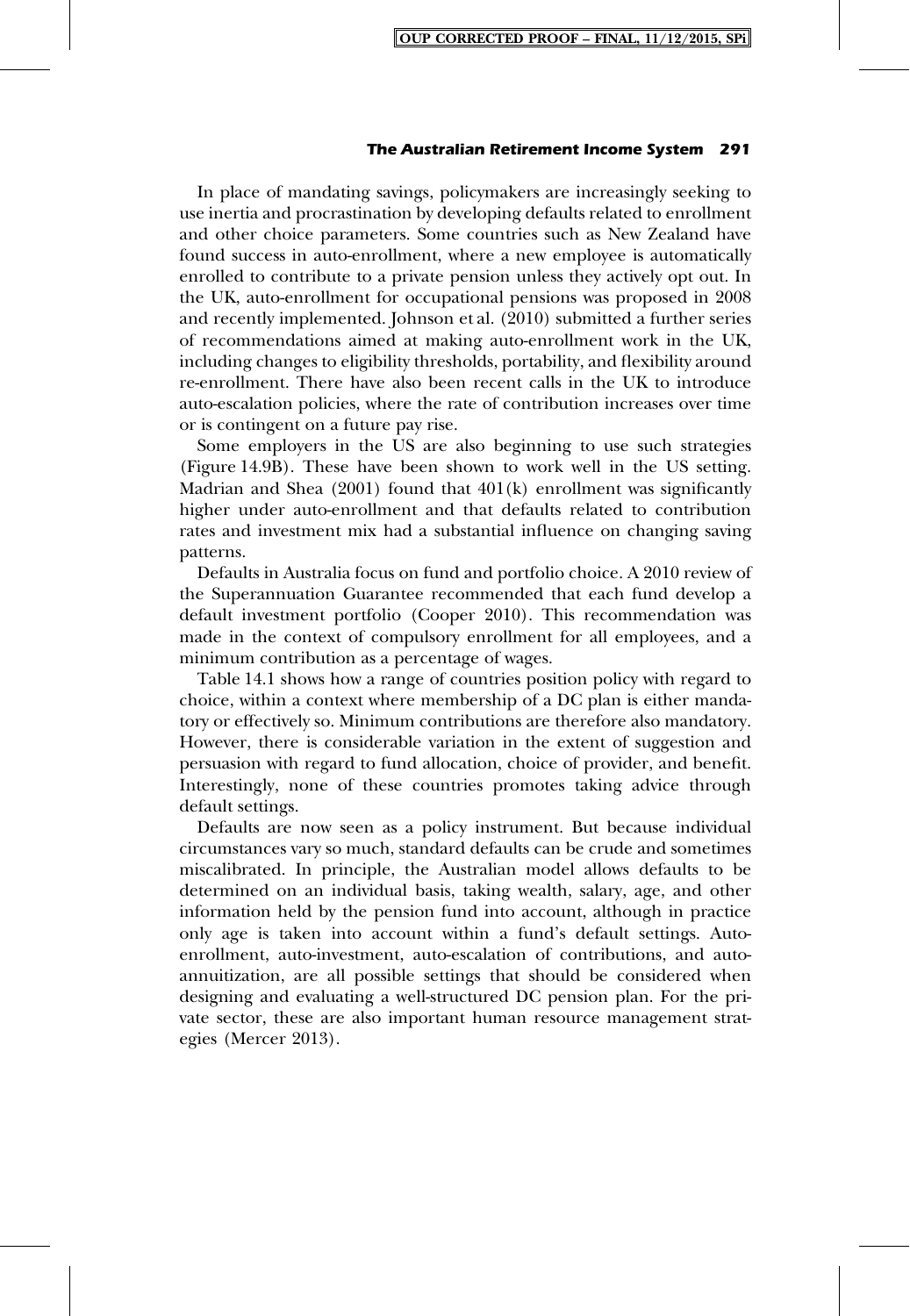|                      | No soft or hard Default<br>compulsion <sup>a</sup>                                              |                                                                 | only | Tax preference Mandated/highly<br>restricted choice                                             |
|----------------------|-------------------------------------------------------------------------------------------------|-----------------------------------------------------------------|------|-------------------------------------------------------------------------------------------------|
| <b>Enrollment</b>    |                                                                                                 |                                                                 |      | AUS, CHI, DNK (ATP),<br>DNK (OCCUP), EST,<br>ISR, MEX, NOR, <sup>J</sup> POL,<br>SVK, SWE (PPM) |
| Contribution         |                                                                                                 |                                                                 |      | AUS, CHI, DNK<br>(ATP), DNK (OCCUP),<br>EST, ISR, MEX, NOR,<br>POL, SVK, SWE (PPM)              |
| <b>Allocation</b>    | <b>SVK</b>                                                                                      | AUS, CHI, DNK<br>$(Occup.)$ , $EXX$ ,<br>EST, NOR, SWE<br>(PPM) |      | DNK (ATP), ISR, POL                                                                             |
| Provider             | CHI, EST, SVK                                                                                   | AUS, POL, MEX,<br><b>ISR</b>                                    |      | DNK (ATP), DNK<br>(Occup.), NOR, SWE<br>(PPM)                                                   |
| <b>Advice</b>        | AUS, CHI, DNK<br>$(ATP)$ ,<br>DNK (OCCUP),<br>EST, ISR, MEX,<br>NOR1, POL,<br>SVK, SWE<br>(PPM) |                                                                 |      |                                                                                                 |
| Retirement<br>phaseb | $CHIcc MEXh$                                                                                    |                                                                 |      | AUS <sup>d</sup> , DNK (ATP), DNK<br>(OCCUP), EST, ISR,<br>NOR, POL, SVK, SWE<br>(PPM)          |
| <b>Benefit</b>       | AUS, MEX, <sup>1</sup><br>$SVK^k$                                                               | DNK $(Occup.)^e$                                                |      | DNK (ATP), $CHI1 EST1f$<br>ISR, <sup>g</sup> NOR, <sup>f</sup> POL, SWE<br>(PPM)                |

table 14.1 Choice in defined contribution schemes in OECD countries, 2013

*Notes*: [a] Only actuarial adjustment. [b] For retirement decisions, the existence of a minimum age represents a mandated choice. [c] Requires a DC benefit of at least 80% of the maximum targeted benefit and a replacement rate of at least 70%. [d] Tax incentive to delay until 60 until 2024, then mandated to no earlier than 60. [e] Choice with respect to allocation and benefit can differ by scheme and is decided when first becoming a member, but annuities are often the default option. [f] Choice among types of annuities. [g] Once annuity is purchased up to a certain level, left over funds can be taken as lump sum. [h] Members may retire at any age if the accumulated capital in their account allows them to buy an annuity that is at least 30% higher than the minimum guaranteed pension. In this case, the member does not have to complete the 1,250 weeks of contributions. [i] Choice is between phased withdrawal or annuity. Lump sums can be taken only if 1,250 weeks of contributions is not reached. [j] Employer must pay minimum contribution; employee may contribute but does not have to. [k] Annuity or phased withdrawal. No lump sum. [l] Chile allows restricted choice of phased withdrawal, price indexed life annuity or a combination of withdrawals and immediate or deferred annuity, while lump sums are allowed for funds beyond those required to provide a specified level of pension. *Source*: Authors' compilation of various sources.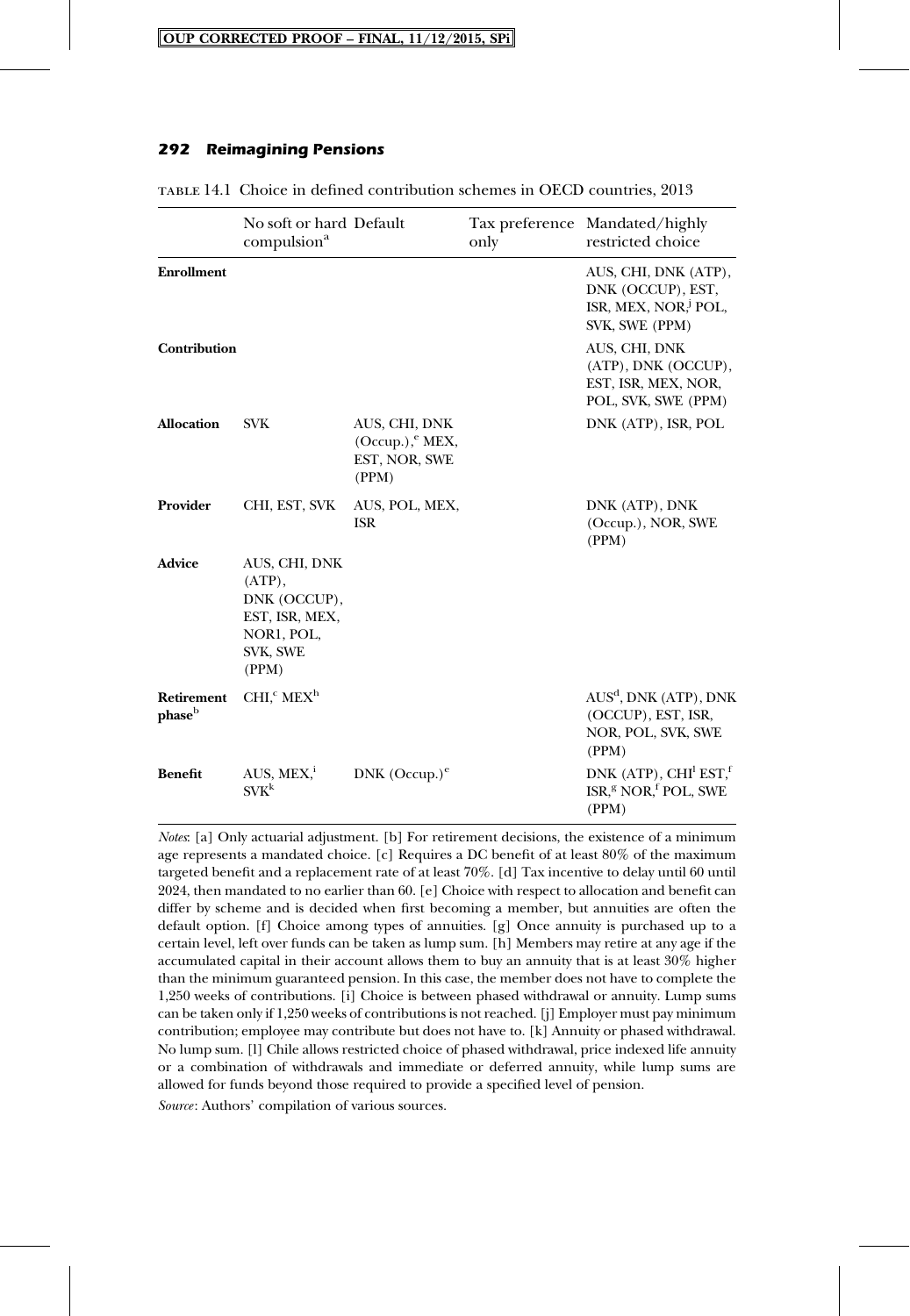# **Public Employee Pensions**

For a substantial minority of Australian workers, the Superannuation Guarantee had no immediate consequence, because they were already members of a public employee pension plan. In the US, solvency issues have become critical in many state plans and a source of fiscal stress at the state level (Novy-Marx and Rauh 2012). In some countries, particularly emerging economies such as India and China, rapidly aging populations have exacerbated the issue of financing civil service pensions, which are sometimes seen as a source of fiscal stress on their own.

Public sector pensions in Australia are unusual: currently all new members of public sector schemes (except the judiciary and the military) are enrolled in DC plans. While many countries still offer final salary schemes to public sector workers, over the past 20 years Australia has transitioned these from unfunded or partially funded DB to fully funded DC schemes. Admittedly, legacy costs are large, totaling about 15 percent of GDP. However, projections see these declining over time (Bateman and Piggott 2011b).

A recent comparison of Australian and US sub-sovereign pension credit risk commends the switch of Australian states and territories to the more predictable and less risky DC plans (Moody's 2013). Australia also adopted more conservative discount rate assumptions tied to government bond rates. Such policies have contributed to the fact that, according to Moody's, all Australian states (and the Northern Territory) have the highest available credit ratings of AAA or AA1, compared to only 29, or 60 percent, of US states.

Bateman and Piggott (2011a) argue that the introduction of the Superannuation Guarantee in the private sector provided the impetus for reform of public sector pensions. It is part of a long-term trend of private and public sector workers becoming subject to similar policies: as the framework for Superannuation Guarantee developed, it was natural that workers from both sectors were subject to it.

The main remaining challenge for public sector superannuation funds in Australia is dealing with the unfunded liabilities of the now closed payas-you-go schemes across the Commonwealth, State, and Territory governments (Bateman and Piggott 2011a). This challenge is being addressed via legislation stipulating regular contributions that will see a gradual fall in unfunded liabilities. In addition, specific funds have been established to finance future liabilities that will come due at a time period when population aging is likely to place significant pressure on government budgets. For example, the Commonwealth government established the Future Fund in early 2006. Sometimes referred to as Australia's 'sovereign wealth fund,' the Future Fund is expressly devoted to financing previously unfunded superannuation liabilities of Commonwealth government employees (including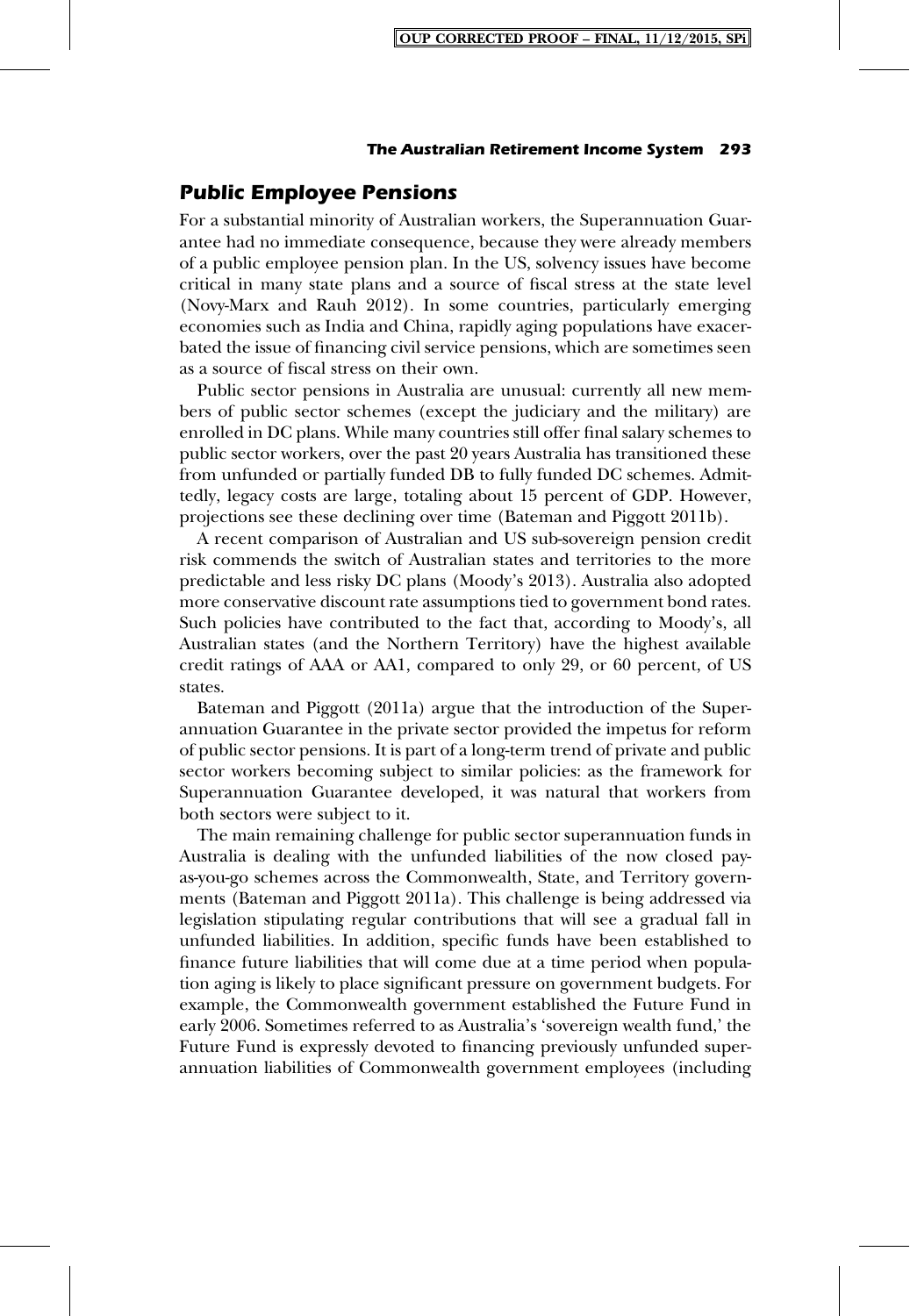defense personnel). The arm's-length Future Fund was started with contributions from budget surpluses as well as large asset sales, particularly the sale of the previously government-owned telecommunication company, Telstra.

# **Conclusion**

This chapter has outlined Australia's somewhat idiosyncratic system of retirement provision, with its means-tested, flat-rate age pension along with mandatory, pre-funded income replacement. We have also related that structure to the US experience. We speculate that some limited means testing of Social Security might be possible, reducing the system's unfunded liabilities. Although the structure is unusual, Australia is not alone in having a means-tested social pension at the heart of its retirement structure—Denmark is another. Canada moved some distance toward this structure by legislating a tax claw-back of its basic pension, payable by the affluent; this is a possible implementation mechanism which would leave social security entitlements intact.

Mandatory pre-funded pension contributions seem a more difficult reform to implement in an environment which already delivers graduated Social Security benefits. Defaults appear to be expanding 401(k) plan membership in the US. It may be possible to contemplate an initiative such as the UK's by mandating auto-enrollment, at some acceptable contribution rate. Changes in private sector pension provision may make reforms of public sector pensions more palatable.

# **Endnotes**

- 1. In practice age pension payments are counted in assessable income but the senior and pensioners tax offset means that it is effectively tax-free.
- 2. The idea of 'three pillars' originated in the seminal World Bank publication, 'Averting the Old Age Crisis' (World Bank 1994), and has also been used in OECD analysis (e.g. OECD 2013).
- 3. It may only be available subject to a means test, since its function is to ensure the elderly are adequately provided for.
- 4. The discussion of Australia's retirement income system draws on Bateman and Piggott (2011a) and Bateman (2011).
- 5. An age service pension is available to veterans. It is paid on the grounds of age or invalidity, and to eligible partners, widows, and widowers. Benefit level is the same as the age pension and the means test also applies. The access age is 60.
- 6. Recipients of the age pension also gain access to other benefits such as subsidized medication and assistance with rent.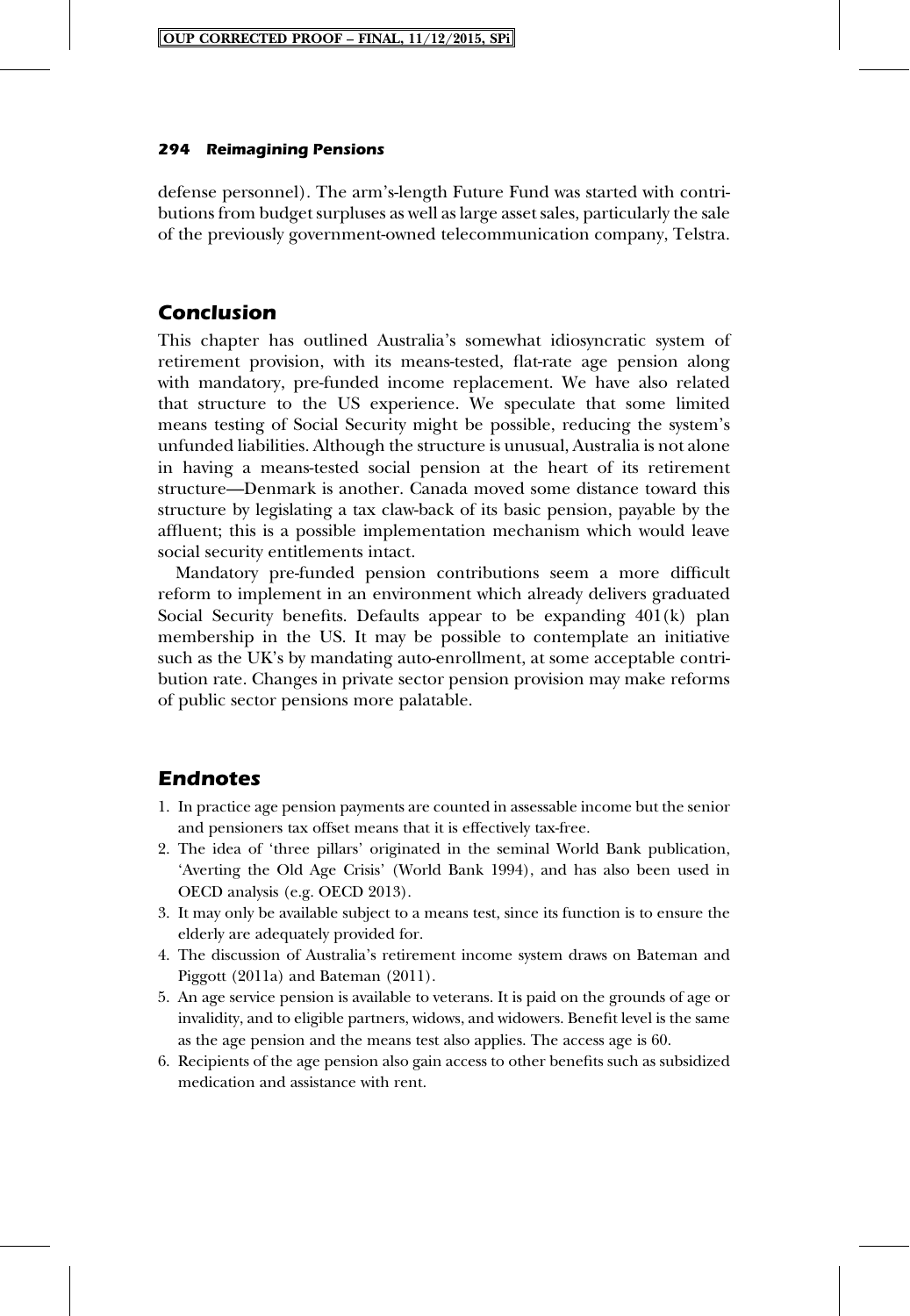- 7. Announcements made in the 2014 Australian government budget foreshadow a future change in indexation of benefits to prices only. This would undermine the relative importance of the age pension in Australia. Projections presented in this chapter assume the age pension retains its long-term value relative to wages.
- 8. Age pension access age for women increased from 60 to age 65 by 2014. Subsequent increases to age 67 will apply to both males and females. Announcements made in the 2014 Australian government budget foreshadow a future rise in the pension access age to 70.
- 9. The Superannuation Guarantee has not yet fully matured—the initial 9 percent contribution target was phased in, and applied from 2002.
- 10. See Bateman and Piggott (1997, 1998) for a detailed discussion of the historical evolution of the Australian system.
- 11. A poverty line at 40 percent of population-wide median income approximates the relevant poverty threshold used by the US government while allowing for comparability across countries. In 2010, the official US poverty thresholds for households with one and two older people were 36 percent and 45 percent of median (unequivalized) income, respectively (authors' calculations based on OECD 2014 and US census data).
- 12. Note that the comparison of expenditure does not include tax expenditures. In both cases spending on disability pensions is included.
- 13. This material draws heavily on Piggott et al. (2009).
- 14. For a discussion of links between redistribution and incentives see Robalino et al. (2007).
- 15. This point was first made by Blinder and Rosen (1985). Sefton et al. (2008) makes the same point in the context of means-tested pensions in the UK.
- 16. While Strotz (1956) did not explicitly mention retirement saving, he understood clearly the role of commitment devices: 'We are often willing even to pay a price to pre-commit future actions (and to avoid temptation).'

# **References**

- Alvarez, Y., J. Burbidge, T. Farrell, and L. Palmer (1992). 'Optimal Taxation in a Life-Cycle Model.' Canadian Journal of Economics, 25: 111–22.
- Australian Bureau of Statistics (ABS) (1999). *Employee Earnings, Benefits and Trade Union Membership.* Canberra: ABS.

Australian Bureau of Statistics (ABS) (2009). *Employment Arrangements, Retirement and Superannuation.* Canberra: ABS.

Australian Bureau of Statistics (ABS) (2011a). *Australian Social Trends.* Canberra: ABS. Australian Bureau of Statistics (ABS) (2011b). *Employee Earnings, Benefits and Trade*

*Union Membership.* Canberra: ABS.

Commonwealth of Australia (2009). *Secure and Sustainable Pensions*. Canberra: ABS. Commonwealth of Australia (2010). *Australia to 2050: Future Challenges.* Canberra: ABS.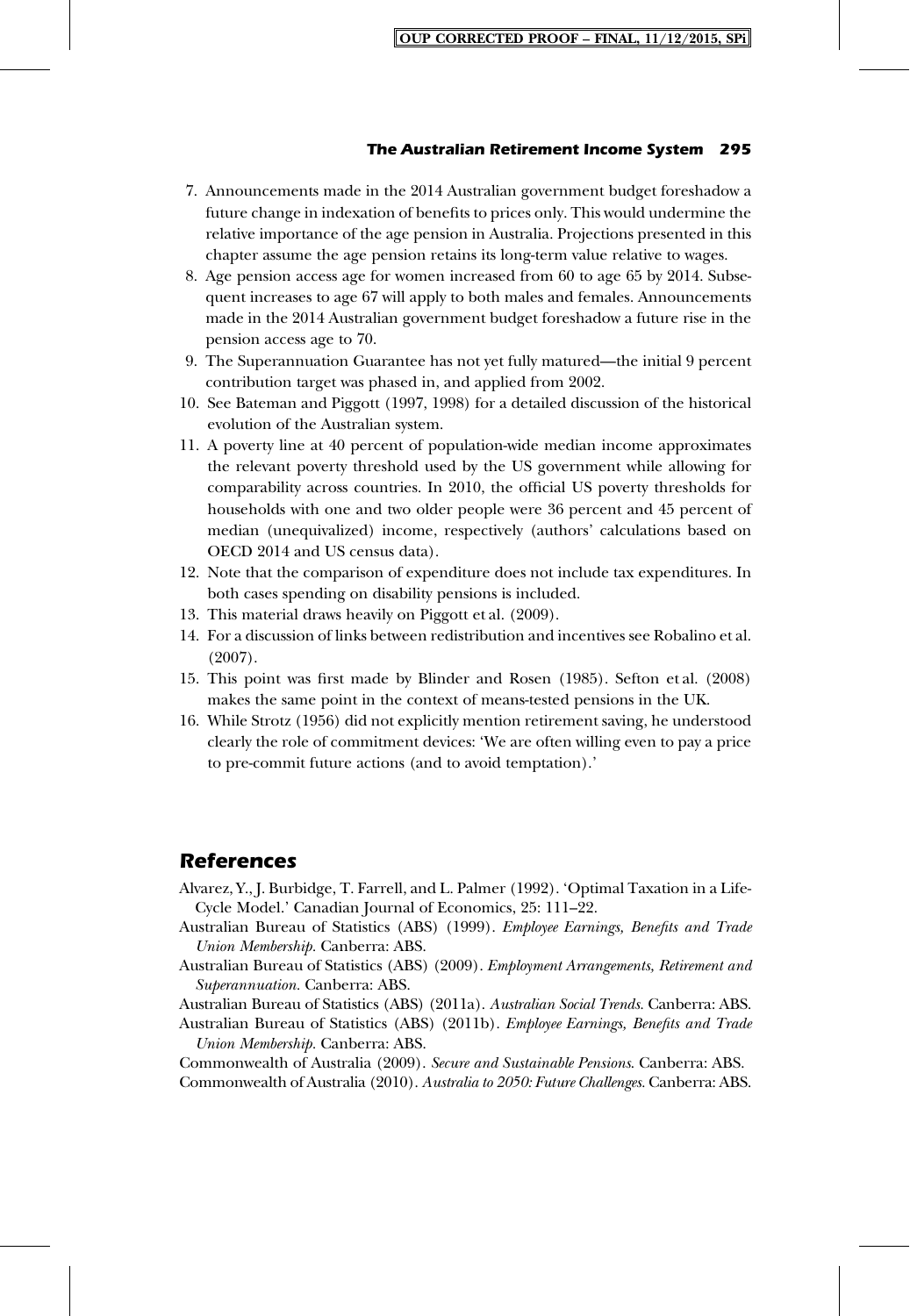- Bateman, H. (2011). 'Structuring the Payout Phase in a Defined Contribution Scheme in High Income Countries: Experiences of Australia and New Zealand,' presented at the conference, Selected Issues in Strengthening Social Protection in East Asia, Singapore, Mar.
- Bateman, H. and J. Piggott (1997). *Private Pensions in OECD Countries—Australia*, OECD Labour Market and Social Policy Occasional Papers, 23. Paris: OECD.
- Bateman, H. and J. Piggott (1998). 'Mandatory Retirement Saving in Australia.' *Annals of Public and Cooperative Economics*, 69(4): 547–69.
- Bateman, H. and J. Piggott (2011a). 'Civil Services and Military Retirement Income Provision in Australia,' in N. Takayama (ed.), *Reforming Pensions for Civil and Military Servants*. Tokyo: Maruzen Publishing, 29–54.
- Bateman, H. and J. Piggott (2011b). 'Too Much Risk to Insure? The Australian (Non-) Market for Annuities,' in O. S. Mitchell, J. Piggott, and N. Takayama (eds), *Securing Lifelong Retirement Income: Global Annuity Markets and Policy*. Oxford: Oxford University Press, 139–76.
- Benartzi, S. and R. H. Thaler (2013). 'Behavioral Economics and the Retirement Savings Crisis.' *Science*, 339(1): 1152–3.
- Blinder, A. and H. Rosen (1985). 'Notches.' *American Economic Review*, 75(4): 736–47.
- Clare, R. (2014). *An Update on the Level and Distribution of Retirement Savings*, ASFA Research and Resource Centre*,* The Association of Superannuation Funds of Australia Limited. Sydney: ASFA.
- Congressional Budget Office (CBO) (2013). 'The 2013 Long-Term Projections for Social Security: Additional Information' (updated 17 Dec. 2013) <http://www. cbo.gov*>*.
- Conesa, J. C., S. Kitao, and D. Krueger (2009). 'Taxing Capital? Not a Bad Idea After All!' *American Economic Review*, 99: 25–48.
- Cooper, J. (2010). *Super System Review: Final Report.* Canberra: Commonwealth of Australia.
- Deloitte (2009). *Defined Contribution/401(k) Fee Study.* Conducted by Deloitte for the Investment Company Institute. New York: Investment Company Institute.
- Erosa, A. and M. Gervais (2002). 'Optimal Taxation in Life-Cycle Economies.' *Journal of Economic Theory*, 105: 338–69.
- Gallagher, P. (2011). 'Treasury Measurement of Retirement Income Adequacy,' presentation to FEAL Pre-Forum Discussion, Feb. 9.
- Gruber, J. and D. A. Wise (1999). *Social Security and Retirement around the World.* Chicago: University of Chicago Press.
- Hayek, F. A. von (1960). *The Constitution of Liberty.* Chicago: University of Chicago Press.
- International Monetary Fund (IMF) (2014). *World Economic Outlook.* Washington, DC: IMF.
- Johnson, P., D. Yeandle, and A. Boulding (2010). *Making Automatic Enrolment Work: A Review for the Department for Work and Pensions*. London: Department for Work and Pensions. <www.dwp.gov.uk*>*.
- Judd, K. L. (1985). 'Redistributive Taxation in a Simple Perfect Foresight Model.' *Journal of Public Economics*, 28 (Oct.): 59–83.
- Kumru, C. and J. Piggott (2010). *Should Public Retirement Pensions Be Means-Tested?* UNSW Working Paper. Sydney: University of New South Wales.